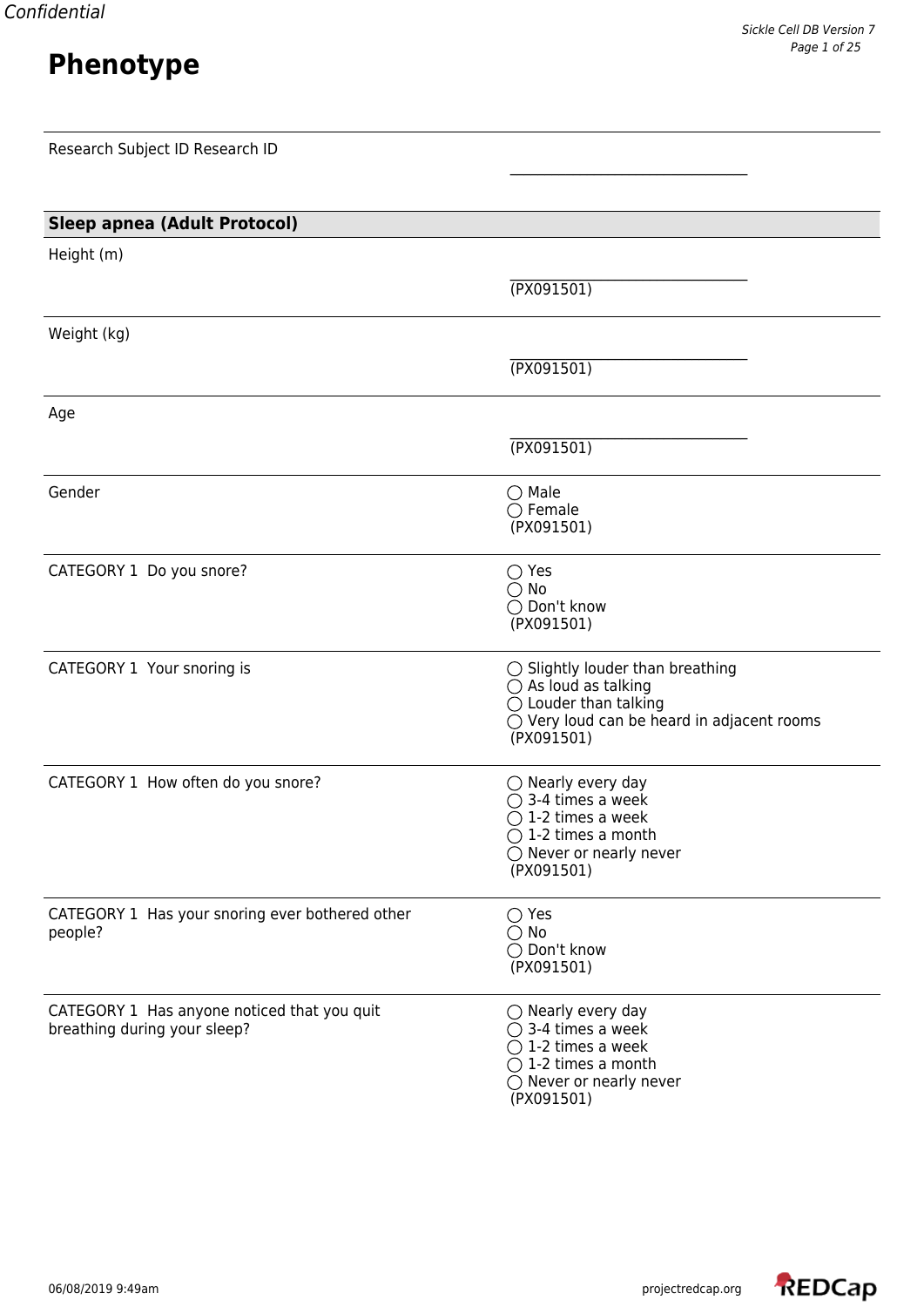| CATEGORY 2 How often do you feel tired or fatigued<br>after your sleep?                         | $\bigcirc$ Nearly every day<br>$\bigcirc$ 3-4 times a week<br>$\bigcirc$ 1-2 times a week<br>$\bigcirc$ 1-2 times a month<br>$\bigcirc$ Never or nearly never<br>(PX091501) |
|-------------------------------------------------------------------------------------------------|-----------------------------------------------------------------------------------------------------------------------------------------------------------------------------|
| CATEGORY 2 During your waking time, do you feel<br>tired, fatigued, or not up to par?           | $\bigcirc$ Nearly every day<br>$\bigcirc$ 3-4 times a week<br>$\bigcirc$ 1-2 times a week<br>$\bigcirc$ 1-2 times a month<br>$\bigcirc$ Never or nearly never<br>(PX091501) |
| CATEGORY 2 Have you ever nodded off or fallen asleep<br>while driving a vehicle?                | $\bigcirc$ Yes<br>$\bigcirc$ No<br>(PX091501)                                                                                                                               |
| CATEGORY 2 How often does this occur?                                                           | $\bigcirc$ Nearly every day<br>$\bigcirc$ 3-4 times a week<br>$\bigcirc$ 1-2 times a week<br>$\bigcirc$ 1-2 times a month<br>$\bigcirc$ Never or nearly never<br>(PX091501) |
| CATEGORY 3 Do you have high blood pressure?                                                     | $\bigcirc$ Yes<br>$\bigcirc$ No<br>◯ Don't know<br>(PX091501)                                                                                                               |
| <b>Sleep apnea (Child Protocol)</b>                                                             |                                                                                                                                                                             |
| Today's date                                                                                    |                                                                                                                                                                             |
|                                                                                                 | (PX091502)                                                                                                                                                                  |
| Where are you completing this questionnaire?                                                    |                                                                                                                                                                             |
|                                                                                                 | (PX091502)                                                                                                                                                                  |
| Sex                                                                                             | $\bigcirc$ Male<br>$\bigcirc$ Female<br>(PX091502)                                                                                                                          |
| Nighttime and sleep behavior: WHILE SLEEPING, DOES<br>YOUR CHILD ever snore?                    | $\bigcirc$ Yes<br>$\bigcirc$ No<br>◯ Don't know<br>(PX091502)                                                                                                               |
| Nighttime and sleep behavior: WHILE SLEEPING, DOES<br>YOUR CHILD snore more than half the time? | $\bigcirc$ Yes<br>$\bigcirc$ No<br>◯ Don't know<br>(PX091502)                                                                                                               |
| Nighttime and sleep behavior: WHILE SLEEPING, DOES<br>YOUR CHILD always snore?                  | $\bigcirc$ Yes<br>$\bigcirc$ No<br>◯ Don't know                                                                                                                             |

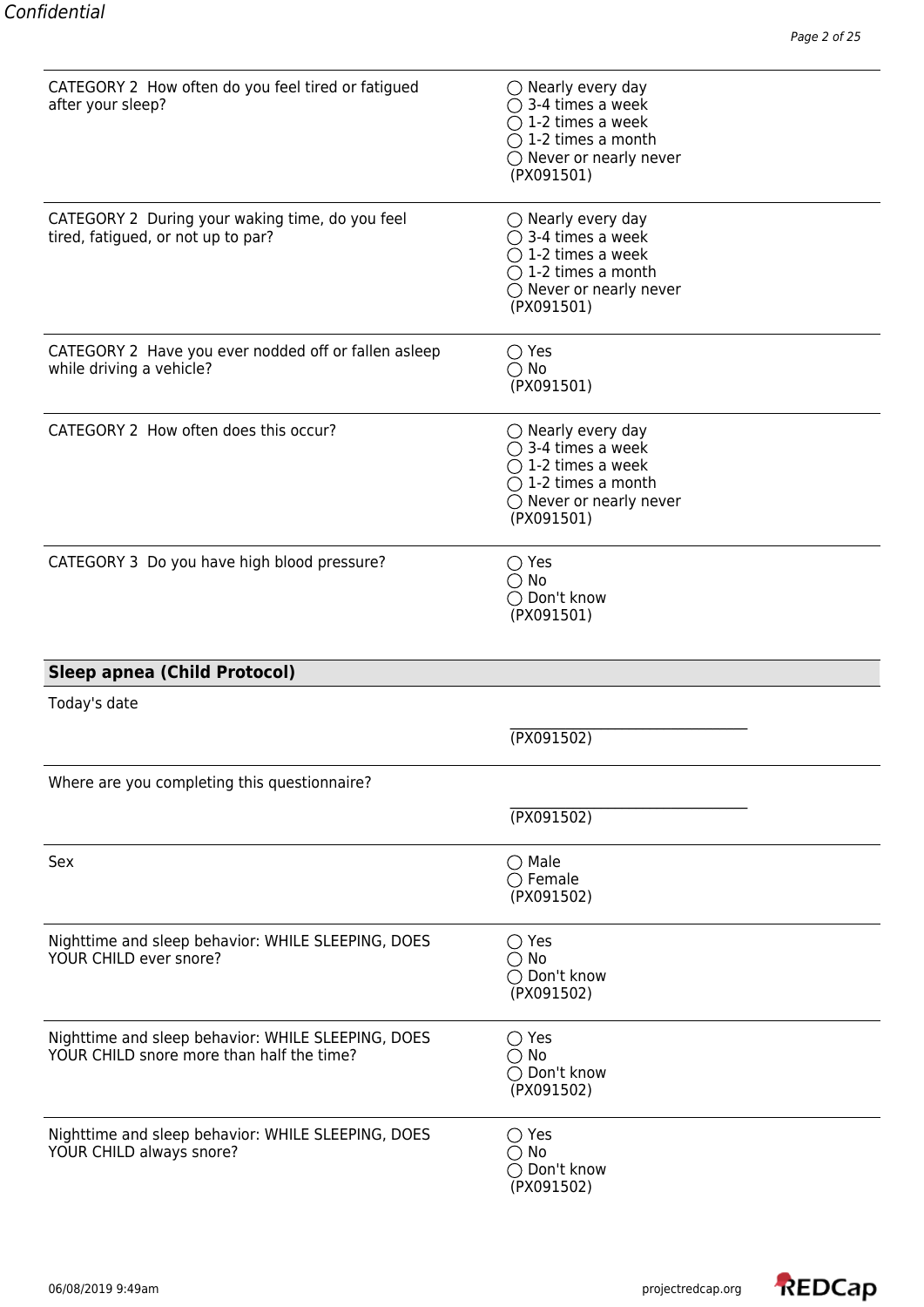| Nighttime and sleep behavior: WHILE SLEEPING, DOES<br>YOUR CHILD snore loudly?                                                           | $\bigcirc$ Yes<br>$\bigcirc$ No<br>◯ Don't know<br>(PX091502)          |
|------------------------------------------------------------------------------------------------------------------------------------------|------------------------------------------------------------------------|
| Nighttime and sleep behavior: WHILE SLEEPING, DOES<br>YOUR CHILD have "heavy" or loud breathing"?                                        | $\bigcirc$ Yes<br>$\bigcirc$ No<br>◯ Don't know<br>(PX091502)          |
| Nighttime and sleep behavior: WHILE SLEEPING, DOES<br>YOUR CHILD have trouble breathing, or struggle to<br>breathe?                      | $\bigcirc$ Yes<br>$\bigcirc$ No<br>◯ Don't know<br>(PX091502)          |
| Nighttime and sleep behavior HAVE YOU EVER seen your<br>child stop breathing during the night?                                           | $\bigcirc$ Yes<br>$\bigcap$ No<br>◯ Don't know<br>(PX091502)           |
| If so, please describe what has happened:                                                                                                |                                                                        |
|                                                                                                                                          | (TX091502)                                                             |
| Nighttime and sleep behavior HAVE YOU EVER been<br>concerned about your child's breathing during sleep?                                  | $\bigcirc$ Yes<br>$\bigcirc$ No<br>◯ Don't know<br>(PX091502)          |
| Nighttime and sleep behavior: HAVE YOU EVER had to<br>shake your sleeping child to get him or her to<br>breathe, or wake up and breathe? | $\bigcirc$ Yes<br>$\bigcirc$ No<br>◯ Don't know<br>(PX091502)          |
| Nighttime and sleep behavior HAVE YOU EVER seen your<br>child wake up with a snorting sound?                                             | $\bigcirc$ Yes<br>$\bigcirc$ No<br>◯ Don't know<br>(PX091502)          |
| Nighttime and sleep behavior DOES YOUR CHILD have<br>restless sleep?                                                                     | $\bigcirc$ Yes<br>$\bigcirc$ No<br>◯ Don't know<br>(PX091502)          |
| Nighttime and sleep behavior DOES YOUR CHILD describe<br>restlessness of the legs when in bed?                                           | $\bigcirc$ Yes<br>$\bigcirc$ No<br>◯ Don't know<br>(PX091502)          |
| Nighttime and sleep behavior: DOES YOUR CHILD have<br>"growing pains" (unexplained leg pains)?                                           | $\bigcirc$ Yes<br>$\bigcirc$ No<br>$\bigcirc$ Don't know<br>(PX091502) |
| Nighttime and sleep behavior: DOES YOUR CHILD have<br>"growing pains" that are worst in bed?                                             | $\bigcirc$ Yes<br>$\bigcirc$ No<br>◯ Don't know<br>(PX091502)          |

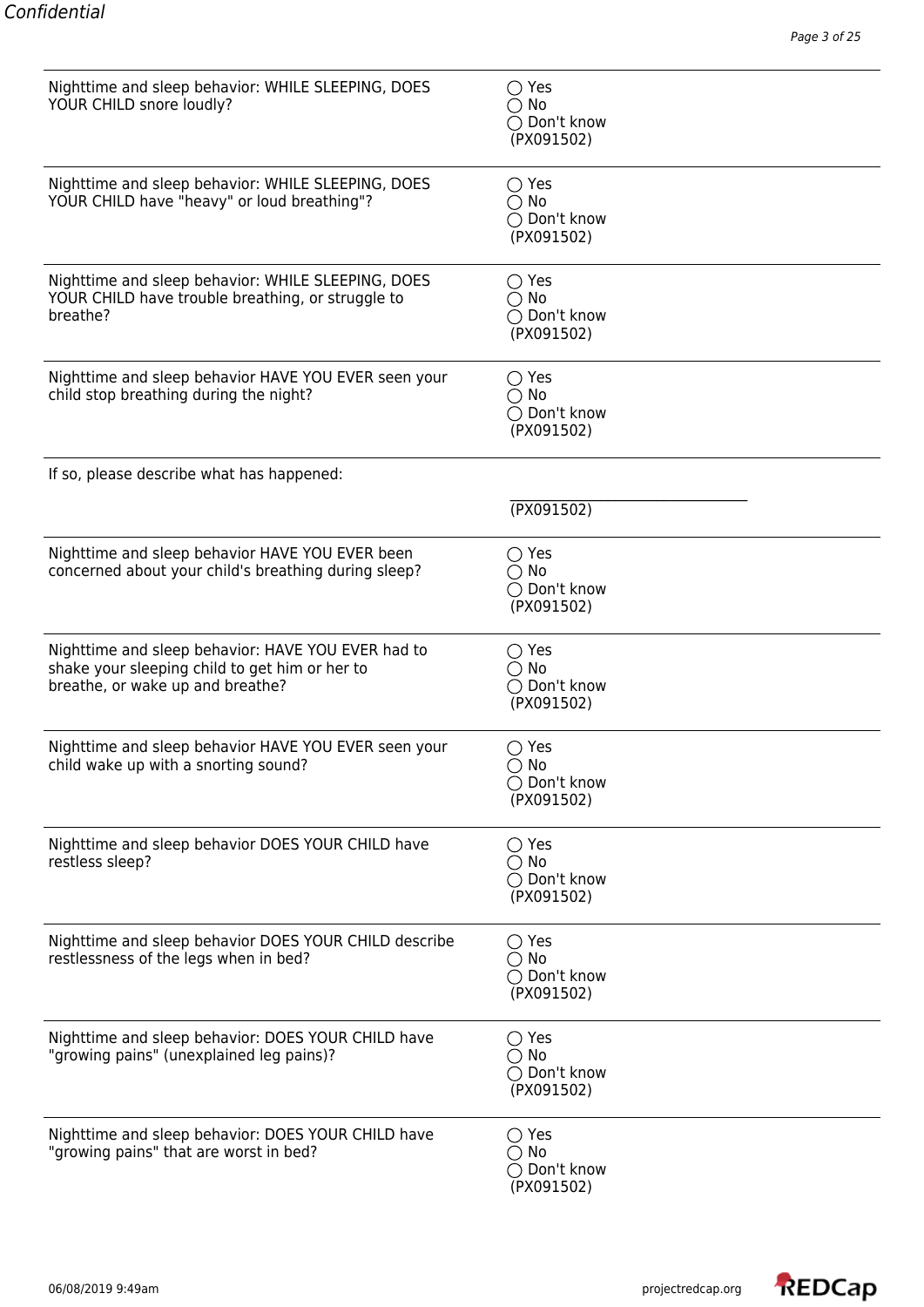| Nighttime and sleep behavior: WHILE YOUR CHILD<br>SLEEPS, HAVE YOU SEEN brief kicks of one leg or both<br>legs?                                                              | $\bigcirc$ Yes<br>$\bigcirc$ No<br>◯ Don't know<br>(PX091502)          |
|------------------------------------------------------------------------------------------------------------------------------------------------------------------------------|------------------------------------------------------------------------|
| Nighttime and sleep behavior: WHILE YOUR CHILD<br>SLEEPS, HAVE YOU SEEN repeated kicks or jerks of the<br>legs at regular intervals (i.e., about every 20 to<br>40 seconds)? | $\bigcirc$ Yes<br>$\bigcirc$ No<br>◯ Don't know<br>(PX091502)          |
| Nighttime and sleep behavior: AT NIGHT, DOES YOUR<br>CHILD USUALLY become sweaty, or do the pajamas<br>usually become wet with perspiration?                                 | $\bigcirc$ Yes<br>$\bigcirc$ No<br>◯ Don't know<br>(PX091502)          |
| Nighttime and sleep behavior: AT NIGHT, DOES YOUR<br>CHILD USUALLY get out of bed (for any reason)?                                                                          | $\bigcirc$ Yes<br>$\bigcirc$ No<br>◯ Don't know<br>(PX091502)          |
| Nighttime and sleep behavior: AT NIGHT, DOES YOUR<br>CHILD USUALLY get out of bed to urinate?                                                                                | $\bigcirc$ Yes<br>$\bigcirc$ No<br>◯ Don't know<br>(PX091502)          |
| If YOUR CHILD USUALLY gets out of bed to urinate, how<br>many times each night, on average?                                                                                  | (TX091502)                                                             |
| Does your child usually sleep with the mouth open?                                                                                                                           | $\bigcirc$ Yes<br>$\bigcirc$ No<br>◯ Don't know<br>(PX091502)          |
| Is your child's nose usually congested or "stuffed"<br>at night?                                                                                                             | $\bigcirc$ Yes<br>$\bigcirc$ No<br>◯ Don't know<br>(PX091502)          |
| Do any allergies affect your child's ability to<br>breathe through the nose?                                                                                                 | $\bigcirc$ Yes<br>$\bigcirc$ No<br>$\bigcirc$ Don't know<br>(PX091502) |
| DOES YOUR CHILD tend to breathe through the mouth<br>during the day?                                                                                                         | $\bigcirc$ Yes<br>$\bigcirc$ No<br>◯ Don't know<br>(PX091502)          |
| DOES YOUR CHILD have a dry mouth on waking up in the<br>morning?                                                                                                             | $\bigcirc$ Yes<br>$\bigcirc$ No<br>◯ Don't know<br>(PX091502)          |
| DOES YOUR CHILD complain of an upset stomach at<br>night?                                                                                                                    | $\bigcirc$ Yes<br>$\bigcirc$ No<br>◯ Don't know<br>(PX091502)          |

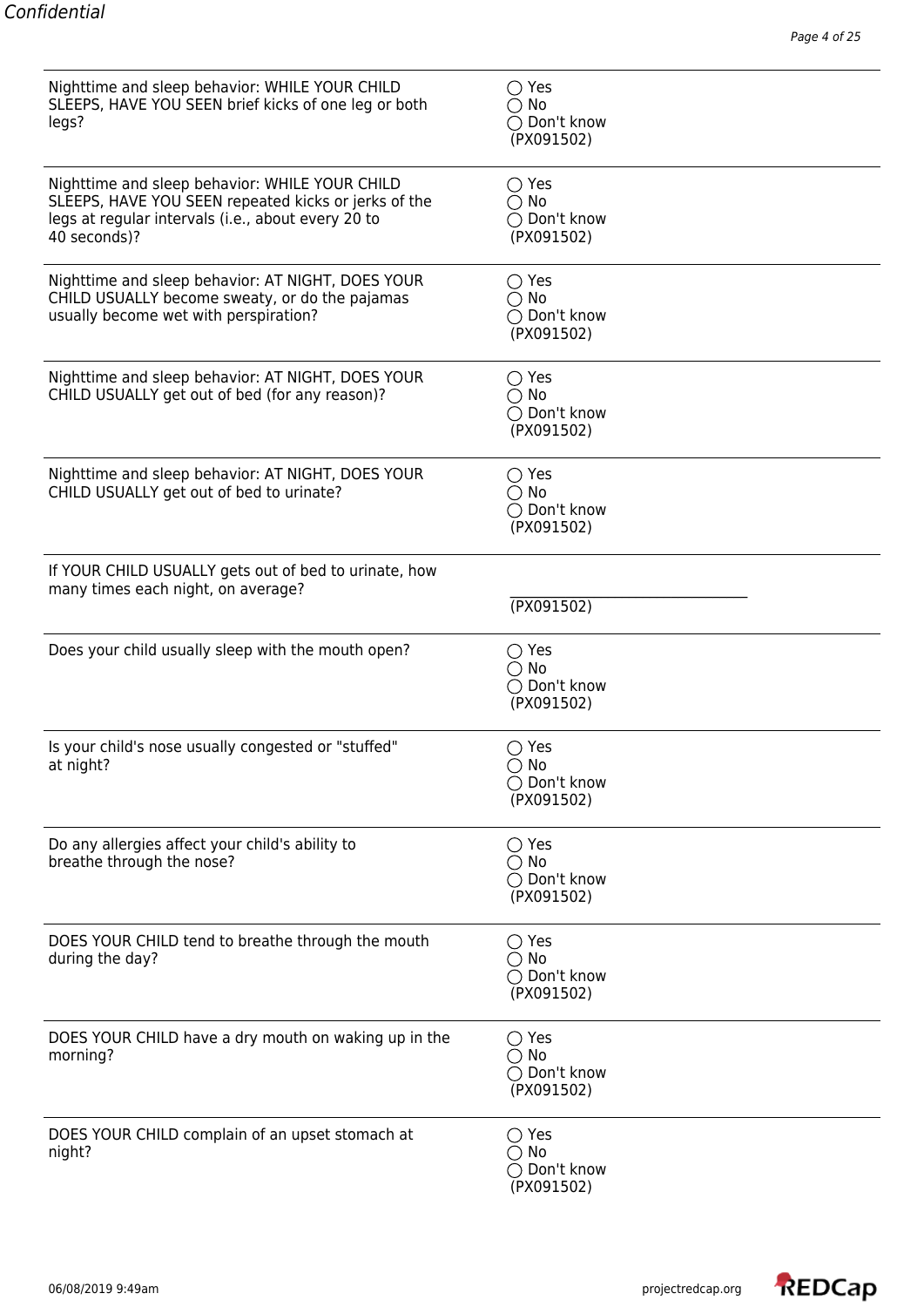| DOES YOUR CHILD get a burning feeling in the throat<br>at night?                                                                              | $\bigcirc$ Yes<br>$\bigcirc$ No<br>◯ Don't know<br>(PX091502) |
|-----------------------------------------------------------------------------------------------------------------------------------------------|---------------------------------------------------------------|
| DOES YOUR CHILD grind his or her teeth at night?                                                                                              | $\bigcirc$ Yes<br>$\bigcirc$ No<br>◯ Don't know<br>(PX091502) |
| DOES YOUR CHILD occasionally wet the bed?                                                                                                     | $\bigcirc$ Yes<br>$\bigcirc$ No<br>◯ Don't know<br>(PX091502) |
| Has your child ever walked during sleep ("sleep<br>walking")?                                                                                 | $\bigcirc$ Yes<br>$\bigcirc$ No<br>◯ Don't know<br>(PX091502) |
| Have you ever heard your child talk during sleep<br>("sleep talking")?                                                                        | $\bigcirc$ Yes<br>$\bigcirc$ No<br>◯ Don't know<br>(PX091502) |
| Does your child have nightmares once a week or more<br>on average?                                                                            | $\bigcirc$ Yes<br>$\bigcirc$ No<br>◯ Don't know<br>(PX091502) |
| Has your child ever woken up screaming during the<br>night?                                                                                   | $\bigcirc$ Yes<br>$\bigcirc$ No<br>◯ Don't know<br>(PX091502) |
| Has your child ever been moving or behaving, at<br>night, in a way that made you think your child was<br>neither completely awake nor asleep? | $\bigcirc$ Yes<br>$\bigcirc$ No<br>◯ Don't know<br>(PX091502) |
| If so, please describe what has happened:                                                                                                     |                                                               |
|                                                                                                                                               | (PX091502)                                                    |
| Does your child have difficulty falling asleep at<br>night?                                                                                   | $\bigcirc$ Yes<br>$\bigcirc$ No<br>◯ Don't know<br>(PX091502) |
| How long does it take your child to fall asleep at<br>night? (a guess is O.K.)                                                                | (TX091502)                                                    |
| At bedtime does your child usually have difficult<br>"routines" or "rituals" argue a lot, or otherwise<br>behave badly?                       | $\bigcirc$ Yes<br>$\bigcirc$ No<br>◯ Don't know<br>(PX091502) |

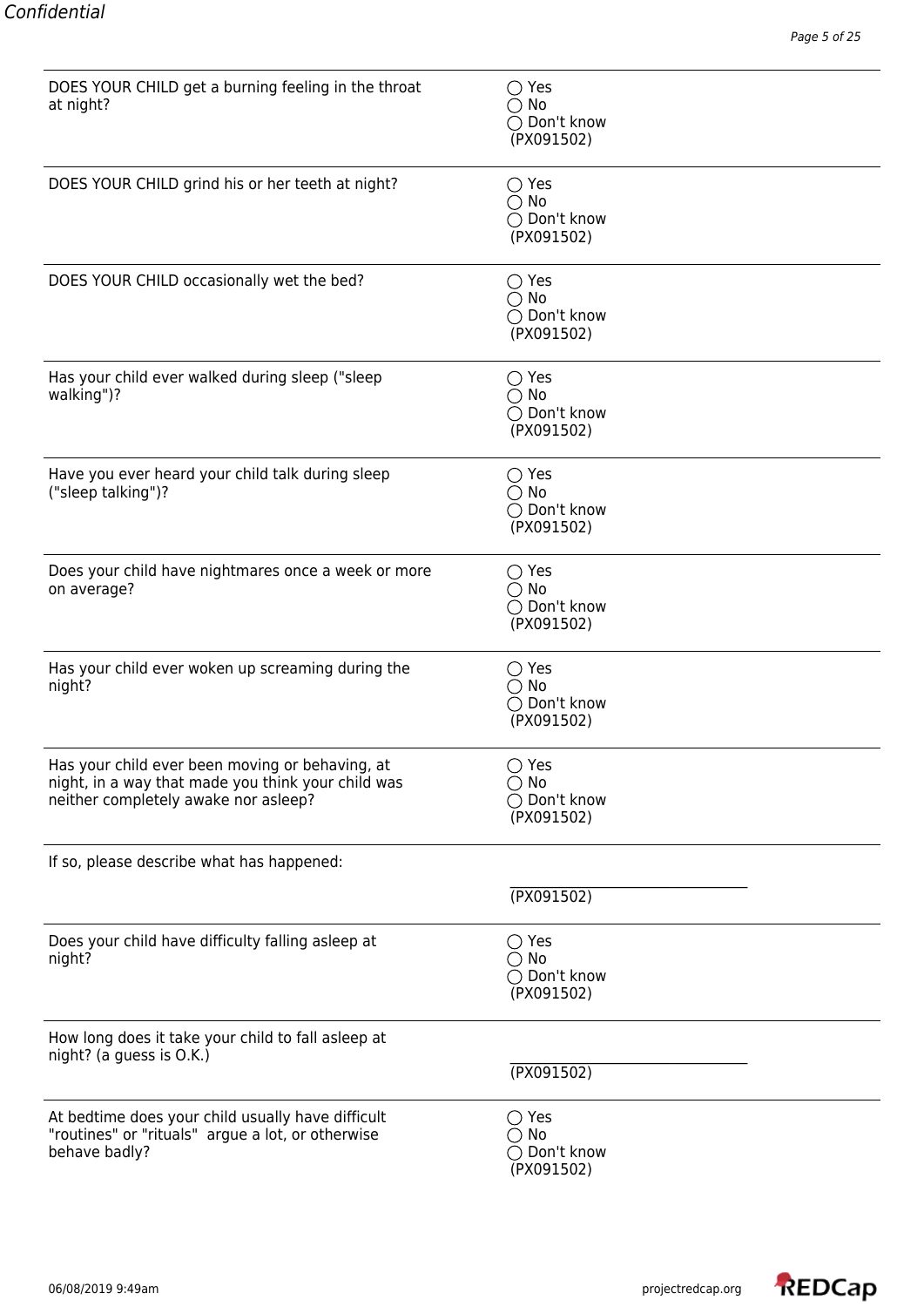| DOES YOUR CHILD bang his or her head or rock his or<br>her body when going to sleep?     | $\bigcirc$ Yes<br>$\bigcirc$ No<br>◯ Don't know<br>(PX091502) |
|------------------------------------------------------------------------------------------|---------------------------------------------------------------|
| DOES YOUR CHILD wake up more than twice a night on<br>average?                           | $\bigcirc$ Yes<br>$\bigcirc$ No<br>◯ Don't know<br>(PX091502) |
| DOES YOUR CHILD have trouble falling back asleep if<br>he or she wakes up at night?      | $\bigcirc$ Yes<br>$\bigcirc$ No<br>◯ Don't know<br>(PX091502) |
| DOES YOUR CHILD wake up early in the morning and have<br>difficulty going back to sleep? | $\bigcirc$ Yes<br>$\bigcirc$ No<br>◯ Don't know<br>(PX091502) |
| Does the time at which your child goes to bed change<br>a lot from day to day?           | $\bigcirc$ Yes<br>$\bigcirc$ No<br>◯ Don't know<br>(PX091502) |
| Does the time at which your child gets up from bed<br>change a lot from day to day?      | $\bigcirc$ Yes<br>$\bigcirc$ No<br>◯ Don't know<br>(PX091502) |
| WHAT TIME DOES YOUR CHILD USUALLY go to bed during<br>the week?                          | (TX091502)                                                    |
| WHAT TIME DOES YOUR CHILD USUALLY go to bed on the<br>weekend or vacation?               | (TX091502)                                                    |
| WHAT TIME DOES YOUR CHILD USUALLY get out of bed on<br>weekday mornings?                 | (TX091502)                                                    |
| WHAT TIME DOES YOUR CHILD USUALLY get out of bed on<br>weekend or vacation mornings?     | (TX091502)                                                    |
| DOES YOUR CHILD wake up feeling unrefreshed in the<br>morning?                           | $\bigcirc$ Yes<br>$\bigcirc$ No<br>◯ Don't know<br>(PX091502) |
| DOES YOUR CHILD have a problem with sleepiness during<br>the day?                        | $\bigcirc$ Yes<br>$\bigcirc$ No<br>◯ Don't know<br>(PX091502) |

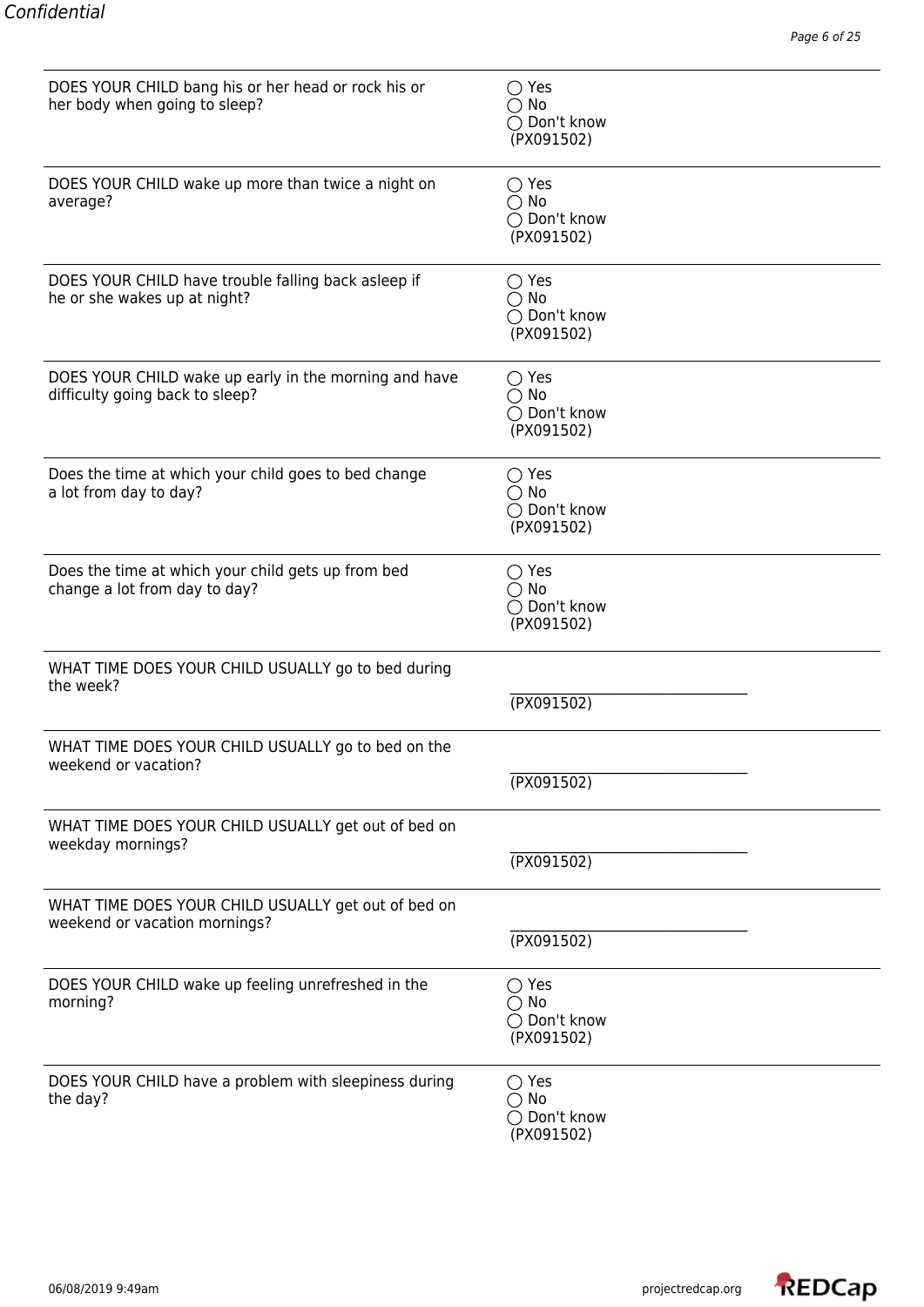| DOES YOUR CHILD complain that he or she feels sleepy<br>during the day?                       | $\bigcirc$ Yes<br>$\bigcirc$ No<br>◯ Don't know<br>(PX091502) |
|-----------------------------------------------------------------------------------------------|---------------------------------------------------------------|
| Has a teacher or other supervisor commented that your<br>child appears sleepy during the day? | $\bigcirc$ Yes<br>$\bigcirc$ No<br>◯ Don't know<br>(PX091502) |
| Does your child usually take a nap during the day?                                            | $\bigcirc$ Yes<br>$\bigcirc$ No<br>◯ Don't know<br>(PX091502) |
| Is it hard to wake your child up in the morning?                                              | $\bigcirc$ Yes<br>$\bigcirc$ No<br>◯ Don't know<br>(PX091502) |
| Does your child wake up with headaches in the<br>morning?                                     | $\bigcirc$ Yes<br>$\bigcirc$ No<br>◯ Don't know<br>(PX091502) |
| Does your child get a headache at least once a month,<br>on average?                          | $\bigcirc$ Yes<br>$\bigcirc$ No<br>○ Don't know<br>(PX091502) |
| Did your child stop growing at a normal rate at any<br>time since birth?                      | $\bigcirc$ Yes<br>$\bigcirc$ No<br>◯ Don't know<br>(PX091502) |
| If so, please describe what happened:                                                         |                                                               |
|                                                                                               | (PX091502)                                                    |
| Does your child still have tonsils?                                                           | $\bigcirc$ Yes<br>$\bigcirc$ No<br>◯ Don't know<br>(PX091502) |
| When were they removed?                                                                       |                                                               |
|                                                                                               | (TX091502)                                                    |
| Why were they removed?                                                                        |                                                               |
|                                                                                               | (TX091502)                                                    |
| HAS YOUR CHILD EVER had a condition causing<br>difficulty with breathing?                     | $\bigcirc$ Yes<br>$\bigcirc$ No<br>◯ Don't know<br>(PX091502) |

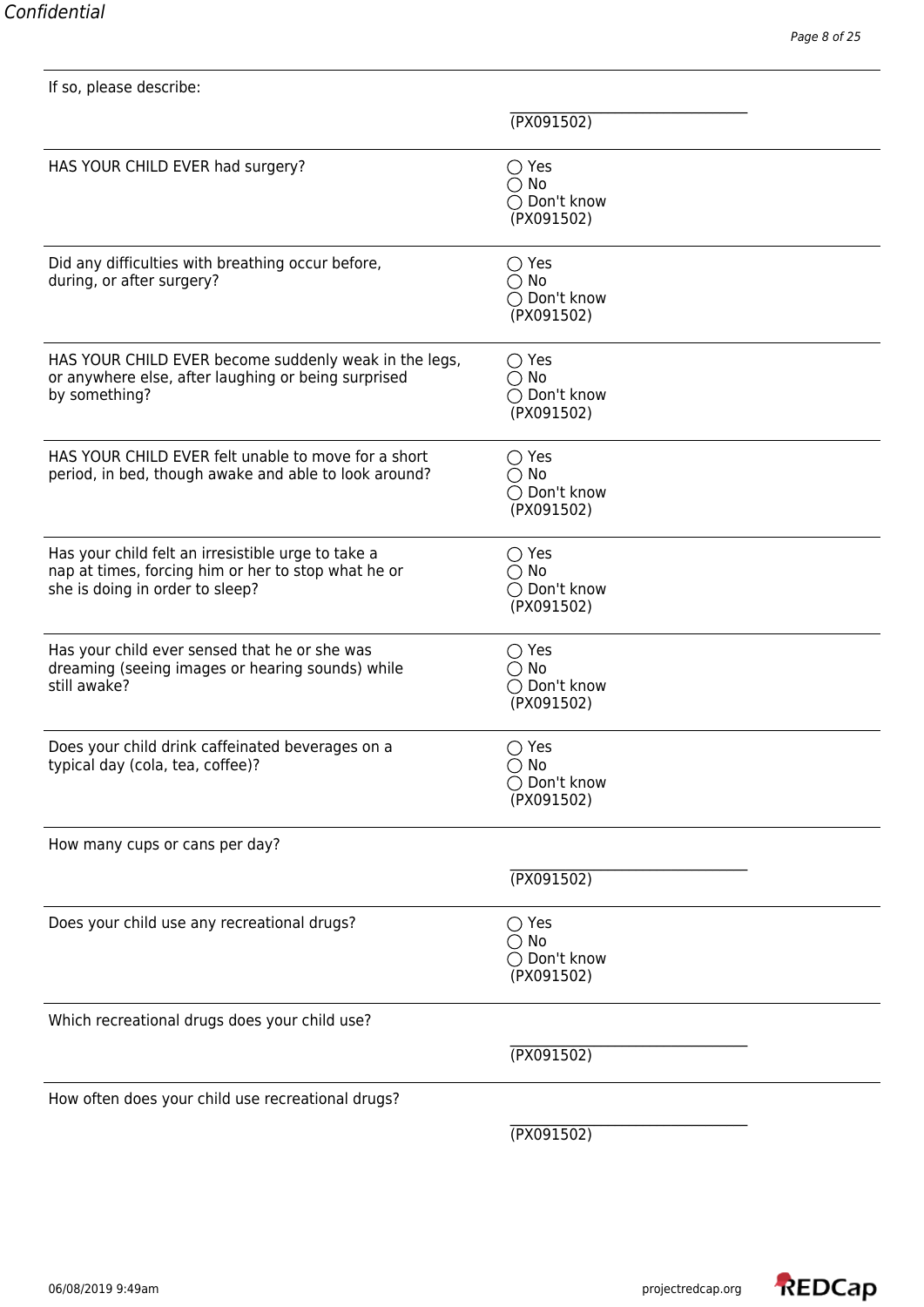| Does your child use cigarettes, smokeless tobacco,<br>snuff, or other tobacco products?                                                            | $\bigcirc$ Yes<br>$\bigcirc$ No<br>◯ Don't know<br>(PX091502) |
|----------------------------------------------------------------------------------------------------------------------------------------------------|---------------------------------------------------------------|
| Which tobacco products does your child use?                                                                                                        |                                                               |
|                                                                                                                                                    | (TX091502)                                                    |
| How often does your child use cigarettes, smokeless<br>tobacco, snuff, or other tobacco products?                                                  | (TX091502)                                                    |
| Is your child overweight?                                                                                                                          | $\bigcirc$ Yes<br>$\bigcirc$ No<br>◯ Don't know<br>(PX091502) |
| At what age did this first develop?                                                                                                                |                                                               |
|                                                                                                                                                    | (TX091502)                                                    |
| Has a doctor ever told you that your child has a<br>high-arched palate (roof of the mouth)?                                                        | $\bigcirc$ Yes<br>$\bigcirc$ No<br>◯ Don't know<br>(PX091502) |
| Has your child ever taken Ritalin (methylphenidate)<br>for behavioral problems?                                                                    | $\bigcirc$ Yes<br>$\bigcirc$ No<br>◯ Don't know<br>(PX091502) |
| Has a health professional ever said that your child<br>has attention-deficit disorder (ADD) or<br>attention-deficit/hyperactivity disorder (ADHD)? | $\bigcirc$ Yes<br>No<br>$\bigcirc$ Don't know<br>(PX091502)   |
| If you are currently at a clinic with your child to<br>see a physician, what is the problem that brought you?                                      | (TX091502)                                                    |
| If your child has long-term medical problems, please<br>list the three you think are most significant.                                             | (TX091502)                                                    |
| If your child has long-term medical problems, please<br>list the three you think are most significant.                                             | (TX091502)                                                    |
| If your child has long-term medical problems, please<br>list the three you think are most significant.                                             | (TX091502)                                                    |

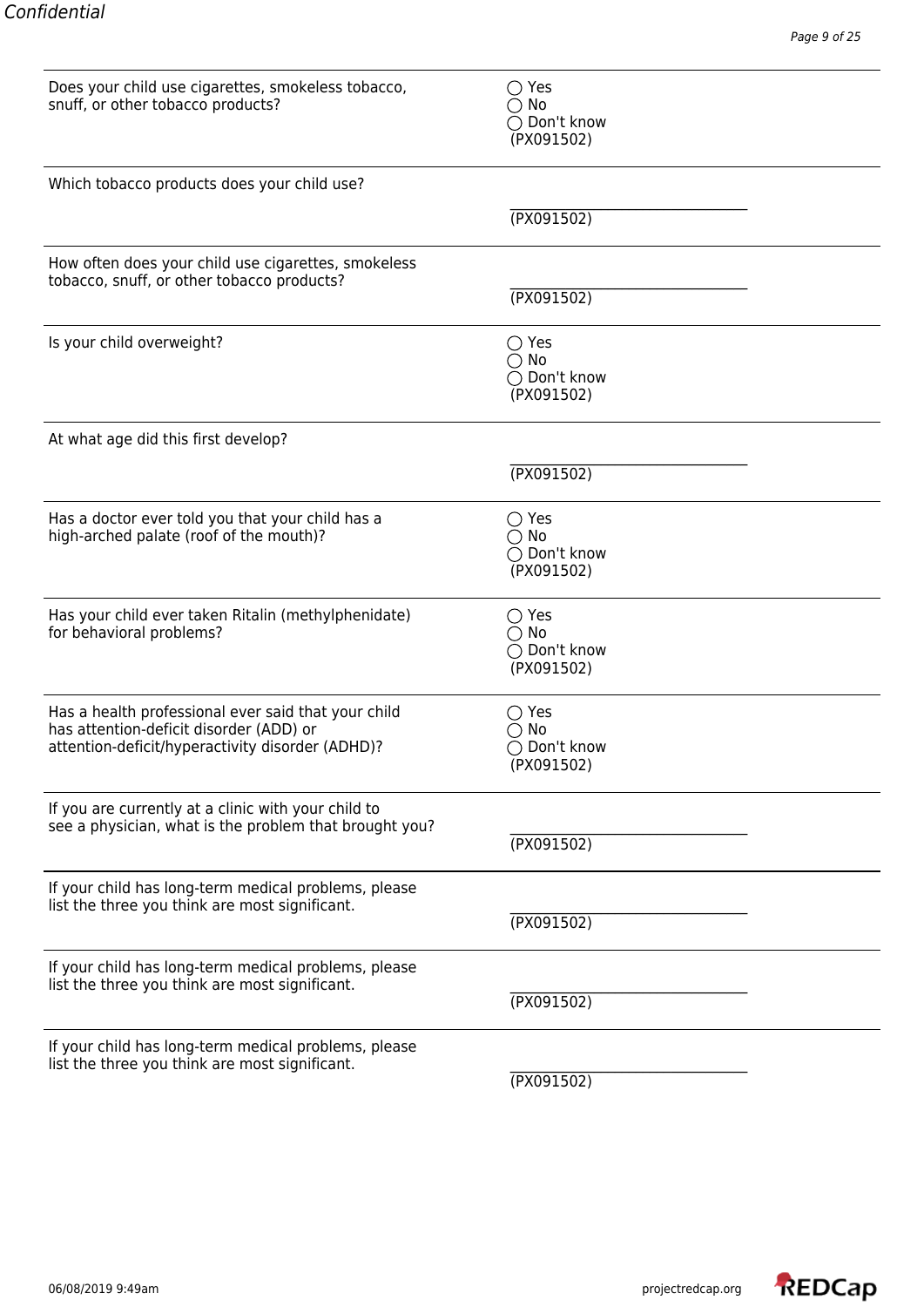| <b>Sleep apnea (Child Protocol) Current Medication</b> |            |
|--------------------------------------------------------|------------|
| Please list any medications your child currently takes |            |
| Medicine 1.                                            |            |
|                                                        | (TX091502) |
| Medicine 1 Size (mg) or amount per dose.               |            |
|                                                        | (TX091502) |
| Medicine 1Taken how often?                             |            |
|                                                        | (TX091502) |
| Medicine 1 Dates Taken.                                |            |
|                                                        | (TX091502) |
| Medicine 1 Effect.                                     |            |
|                                                        | (TX091502) |
| Medicine 2                                             |            |
|                                                        | (TX091502) |
| Medicine 2 Size (mg) or amount per dose.               |            |
|                                                        | (TX091502) |
| Medicine 2 Taken how often?                            |            |
|                                                        | (TX091502) |
| Medicine 2 Dates Taken.                                |            |
|                                                        | (TX091502) |
| Medicine 2 Effect.                                     |            |
|                                                        | (TX091502) |
| Medicine 3                                             |            |
|                                                        | (TX091502) |
| Medicine 3 Size (mg) or amount per dose.               |            |
|                                                        | (TX091502) |
| Medicine 3 Taken how often?                            |            |
|                                                        | (TX091502) |
|                                                        |            |

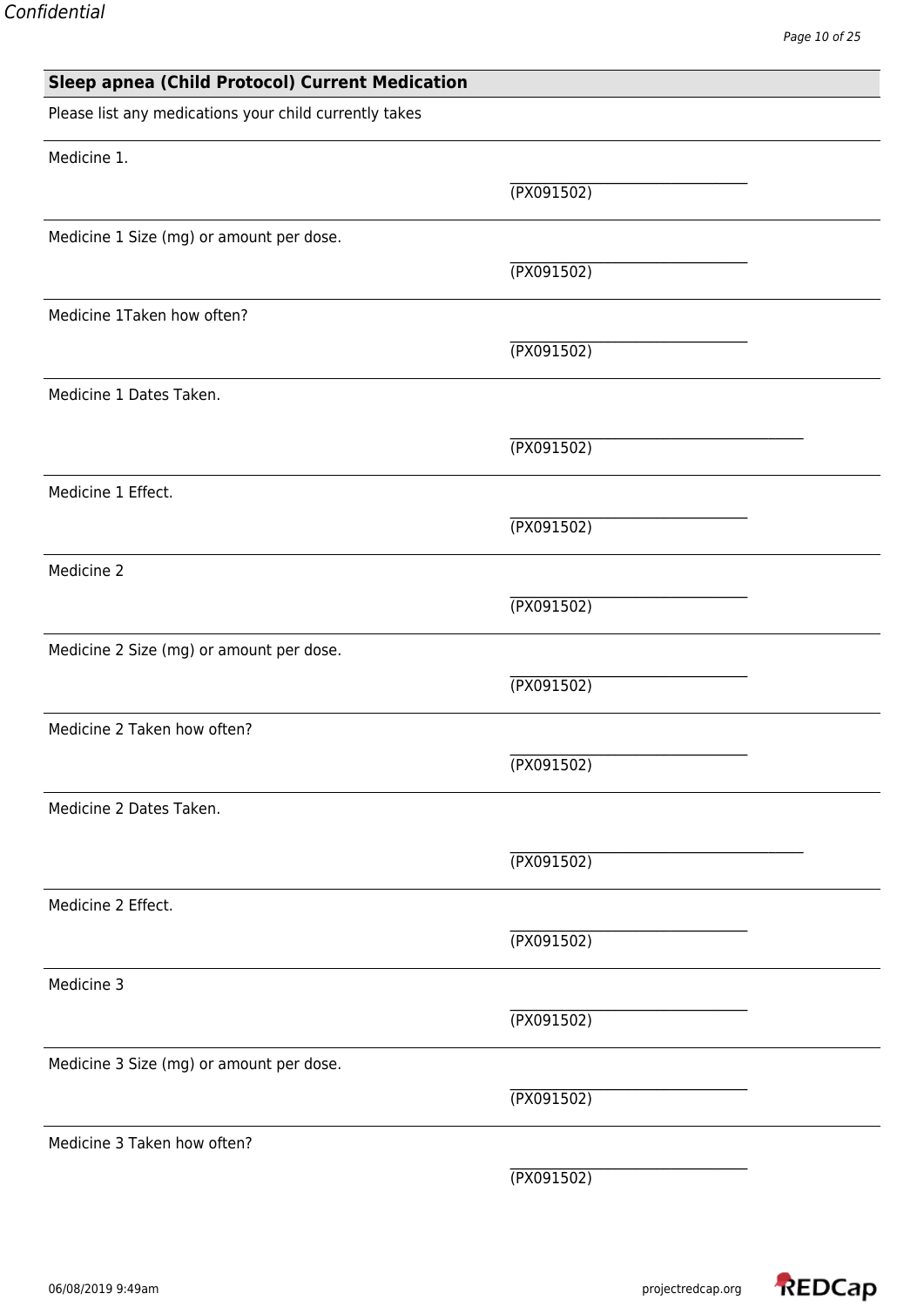|                                                     | (TX091502)                                                                                                             |
|-----------------------------------------------------|------------------------------------------------------------------------------------------------------------------------|
| Medicine 3 Effect.                                  |                                                                                                                        |
|                                                     | (TX091502)                                                                                                             |
| Medicine 4                                          |                                                                                                                        |
|                                                     | (TX091502)                                                                                                             |
| Medicine 4 Size (mg) or amount per dose.            |                                                                                                                        |
|                                                     | (TX091502)                                                                                                             |
| Medicine 4 Taken how often?                         |                                                                                                                        |
|                                                     | (TX091502)                                                                                                             |
| Medicine 4 Dates Taken.                             |                                                                                                                        |
|                                                     | (TX091502)                                                                                                             |
| Medicine 4 Effect.                                  |                                                                                                                        |
|                                                     | (TX091502)                                                                                                             |
| <b>Sleep apnea (Child Protocol)Past Medications</b> |                                                                                                                        |
|                                                     |                                                                                                                        |
| behavior, attention, or sleep:                      | Please list any medication your child has taken in the past if the purpose of the medication was to improve his or her |
| Medicine 1.                                         |                                                                                                                        |
|                                                     | (TX091502)                                                                                                             |
| Medicine 1 Size (mg) or amount per dose.            |                                                                                                                        |
|                                                     | (TX091502)                                                                                                             |
| Medicine 1Taken how often?                          |                                                                                                                        |
|                                                     | (TX091502)                                                                                                             |
| Medicine 1 Dates Taken.                             |                                                                                                                        |
|                                                     | (TX091502)                                                                                                             |
| Medicine 1 Effect.                                  |                                                                                                                        |
|                                                     | (TX091502)                                                                                                             |

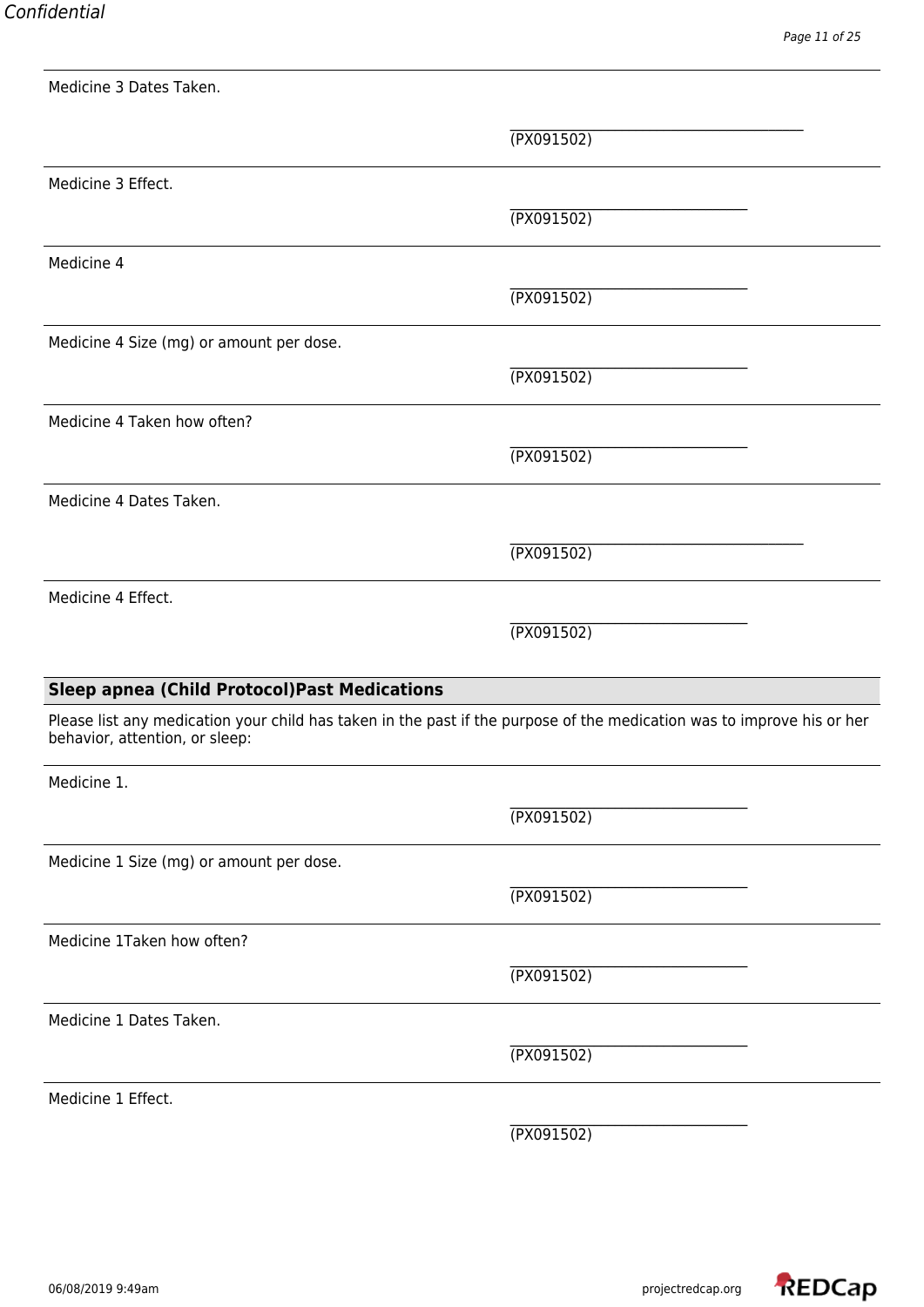\_\_\_\_\_\_\_\_\_\_\_\_\_\_\_\_\_\_\_\_\_\_\_\_\_\_\_\_\_\_\_\_\_\_ (PX091502) Medicine 2 Size (mg) or amount per dose. \_\_\_\_\_\_\_\_\_\_\_\_\_\_\_\_\_\_\_\_\_\_\_\_\_\_\_\_\_\_\_\_\_\_ (PX091502) Medicine 2 Taken how often?  $\mathcal{L}_\text{max}$ (PX091502) Medicine 2 Dates Taken.  $\mathcal{L}_\text{max}$ (PX091502) Medicine 2 Effect. \_\_\_\_\_\_\_\_\_\_\_\_\_\_\_\_\_\_\_\_\_\_\_\_\_\_\_\_\_\_\_\_\_\_ (PX091502) Medicine 3 \_\_\_\_\_\_\_\_\_\_\_\_\_\_\_\_\_\_\_\_\_\_\_\_\_\_\_\_\_\_\_\_\_\_ (PX091502) Medicine 3 Size (mg) or amount per dose. \_\_\_\_\_\_\_\_\_\_\_\_\_\_\_\_\_\_\_\_\_\_\_\_\_\_\_\_\_\_\_\_\_\_ (PX091502) Medicine 3 Taken how often? \_\_\_\_\_\_\_\_\_\_\_\_\_\_\_\_\_\_\_\_\_\_\_\_\_\_\_\_\_\_\_\_\_\_ (PX091502) Medicine 3 Dates Taken. \_\_\_\_\_\_\_\_\_\_\_\_\_\_\_\_\_\_\_\_\_\_\_\_\_\_\_\_\_\_\_\_\_\_ (PX091502) Medicine 3 Effect. \_\_\_\_\_\_\_\_\_\_\_\_\_\_\_\_\_\_\_\_\_\_\_\_\_\_\_\_\_\_\_\_\_\_ (PX091502) Medicine 4 (PX091502) Medicine 4 Size (mg) or amount per dose. (PX091502) Medicine 4 Taken how often? (PX091502) Medicine 4 Dates Taken. (PX091502)

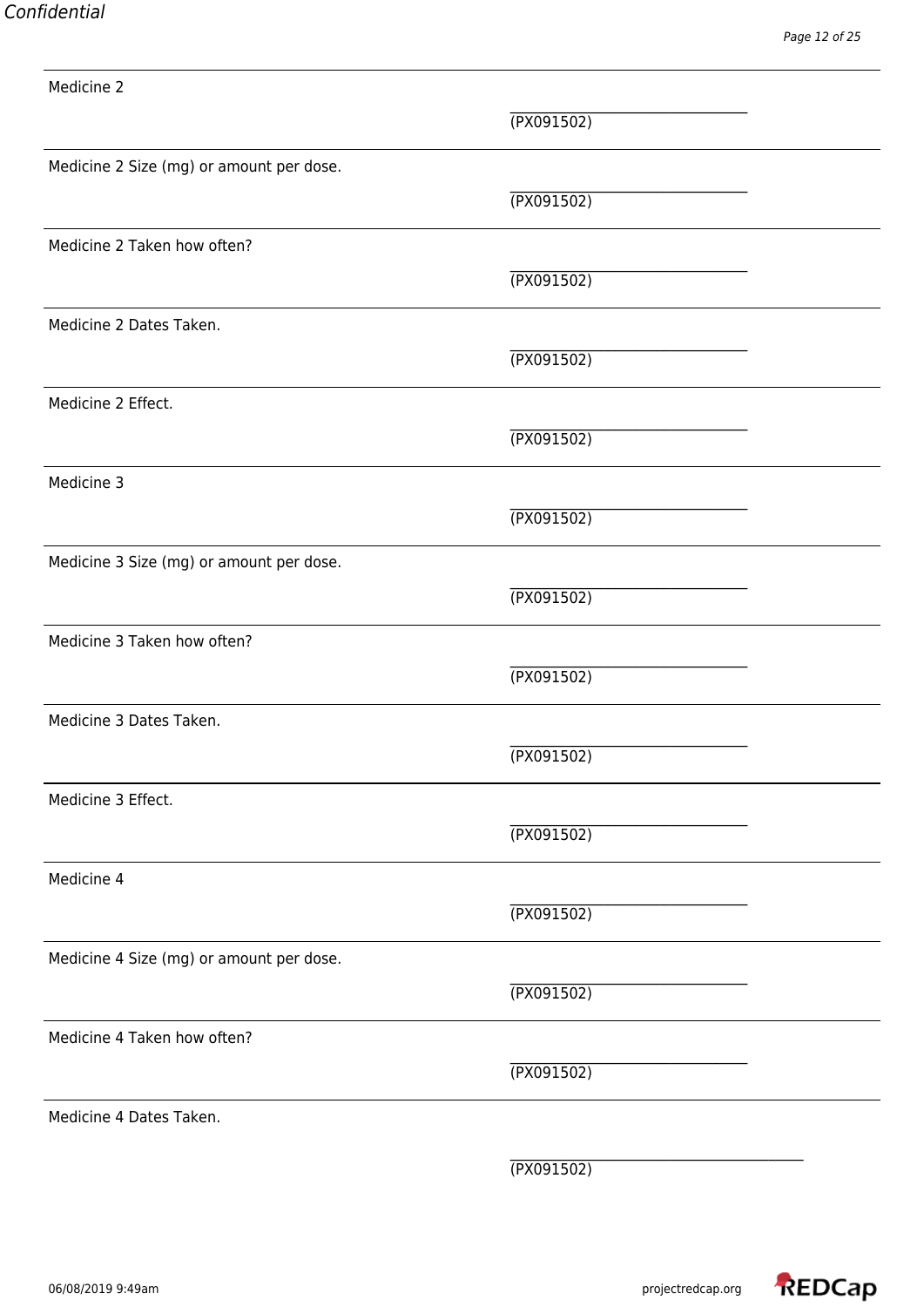Medicine 4 Effect. \_\_\_\_\_\_\_\_\_\_\_\_\_\_\_\_\_\_\_\_\_\_\_\_\_\_\_\_\_\_\_\_\_\_ (PX091502) Please list any sleep disorders diagnosed or suspected by a physician in your child. (PX091502) The date the sleep disorder started?  $\mathcal{L}_\text{max}$ (PX091502) Is the sleep disorder still present?  $\bigcirc$  Yes No (PX091502) Please list any sleep disorders diagnosed or suspected by a physician in your child. (PX091502) The date the sleep disorder started? \_\_\_\_\_\_\_\_\_\_\_\_\_\_\_\_\_\_\_\_\_\_\_\_\_\_\_\_\_\_\_\_\_\_ (PX091502) Is the sleep disorder still present?  $\bigcirc$  Yes No (PX091502) Please list any sleep disorders diagnosed or suspected by a physician in your child. (PX091502) The date the sleep disorder started? \_\_\_\_\_\_\_\_\_\_\_\_\_\_\_\_\_\_\_\_\_\_\_\_\_\_\_\_\_\_\_\_\_\_ (PX091502) Is the sleep disorder still present?  $\bigcirc$  Yes No (PX091502) Please list any sleep disorders diagnosed or suspected by a physician in your child. (PX091502) The date the sleep disorder started? (PX091502) Is the sleep disorder still present?  $\bigcirc$  Yes  $\bigcirc$  No (PX091502) Please list any psychological, psychiatric, emotional, or behavioral problems diagnosed or<br>suspected by a physician in your child. (PX091502)

suspected by a physician in your child.

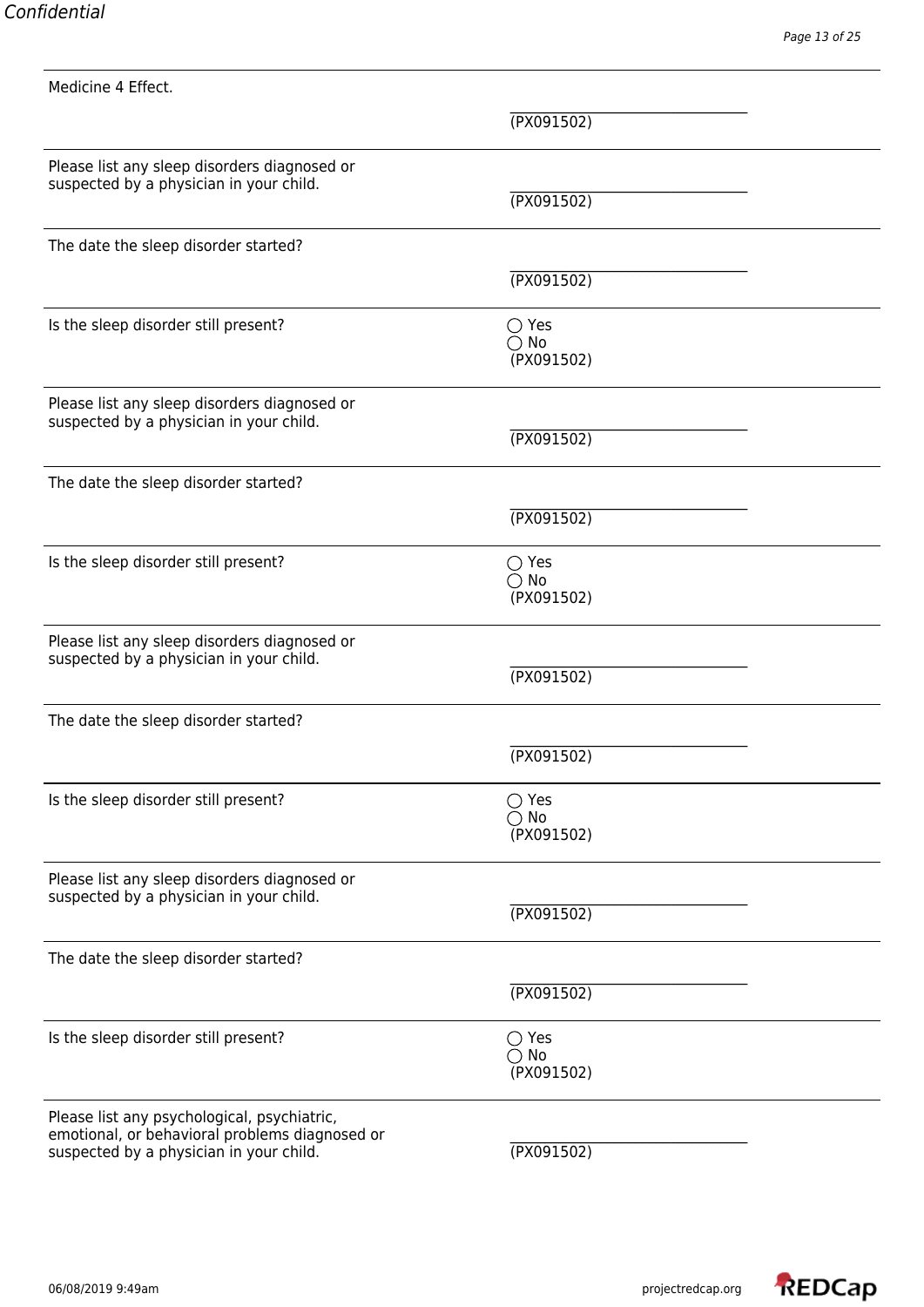| The date the psychological, psychiatric, emotional,<br>or behavioral problem started?                                                    | (PX091502)                                    |  |
|------------------------------------------------------------------------------------------------------------------------------------------|-----------------------------------------------|--|
|                                                                                                                                          |                                               |  |
| Is the psychological, psychiatric, emotional, or<br>behavioral problem still present?                                                    | $\bigcirc$ Yes<br>$\bigcirc$ No<br>(PX091502) |  |
| Please list any psychological, psychiatric,<br>emotional, or behavioral problems diagnosed or<br>suspected by a physician in your child. | (TX091502)                                    |  |
| The date the psychological, psychiatric, emotional,<br>or behavioral problem started?                                                    | (TX091502)                                    |  |
| Is the psychological, psychiatric, emotional, or<br>behavioral problem still present?                                                    | $\bigcirc$ Yes<br>$\bigcirc$ No<br>(PX091502) |  |
| Please list any psychological, psychiatric,<br>emotional, or behavioral problems diagnosed or<br>suspected by a physician in your child. | (TX091502)                                    |  |
| The date the psychological, psychiatric, emotional,<br>or behavioral problem started?                                                    | (TX091502)                                    |  |
| Is the psychological, psychiatric, emotional, or<br>behavioral problem still present?                                                    | $\bigcirc$ Yes<br>$\bigcirc$ No<br>(PX091502) |  |
| Please list any psychological, psychiatric,<br>emotional, or behavioral problems diagnosed or<br>suspected by a physician in your child. | (PX091502)                                    |  |
| The date the psychological, psychiatric, emotional,<br>or behavioral problem started?                                                    | (TX091502)                                    |  |
| Is the psychological, psychiatric, emotional, or<br>behavioral problem still present?                                                    | $\bigcirc$ Yes<br>$\bigcirc$ No<br>(PX091502) |  |
| Please list any sleep or behavior disorders diagnosed or suspected in your child's brothers, sisters, or parents:                        |                                               |  |
| Relative 1                                                                                                                               |                                               |  |
|                                                                                                                                          | (TX091502)                                    |  |
| Condition 1                                                                                                                              |                                               |  |
|                                                                                                                                          | (PX091502)                                    |  |
| Relative 2                                                                                                                               |                                               |  |
|                                                                                                                                          | (TX091502)                                    |  |
|                                                                                                                                          |                                               |  |

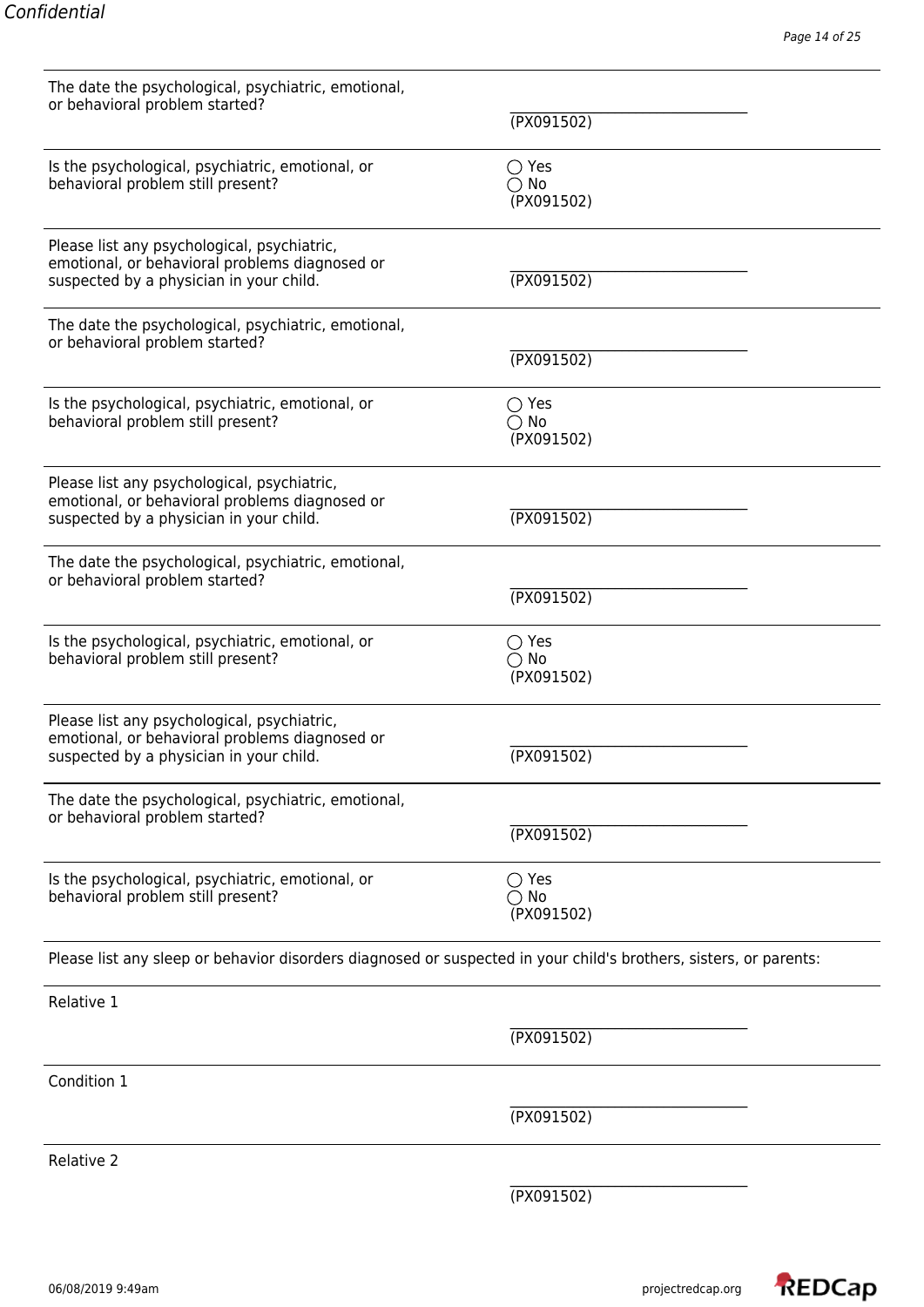| Condition 2                                                                                                                           |                                                                                                                                                                 |
|---------------------------------------------------------------------------------------------------------------------------------------|-----------------------------------------------------------------------------------------------------------------------------------------------------------------|
|                                                                                                                                       | (PX091502)                                                                                                                                                      |
| Relative 3                                                                                                                            |                                                                                                                                                                 |
|                                                                                                                                       | (PX091502)                                                                                                                                                      |
| Condition 3                                                                                                                           |                                                                                                                                                                 |
|                                                                                                                                       | (TX091502)                                                                                                                                                      |
| Please print any additional comments you feel are<br>important. Please also describe details regarding<br>any of the above questions. |                                                                                                                                                                 |
|                                                                                                                                       | (TX091502)                                                                                                                                                      |
| This child often does not seem to listen when spoken<br>to directly.                                                                  | $\bigcirc$ Does not apply<br>$\bigcirc$ Applies just a little<br>$\bigcirc$ Applies quite a bit<br>$\bigcirc$ Definitely applies most of the time<br>(PX091502) |
| This child often has difficulty organizing tasks and<br>activities.                                                                   | $\bigcirc$ Does not apply<br>$\bigcirc$ Applies just a little<br>$\bigcirc$ Applies quite a bit<br>$\bigcirc$ Definitely applies most of the time<br>(PX091502) |
| This child often is easily distracted by extraneous<br>stimuli.                                                                       | $\bigcirc$ Does not apply<br>$\bigcirc$ Applies just a little<br>$\bigcirc$ Applies quite a bit<br>$\bigcirc$ Definitely applies most of the time<br>(PX091502) |
| This child often fidgets with hands or feet or<br>squirms in seat.                                                                    | $\bigcirc$ Does not apply<br>$\bigcirc$ Applies just a little<br>$\bigcirc$ Applies quite a bit<br>$\bigcirc$ Definitely applies most of the time<br>(PX091502) |
| This child often is "on the go" or often acts as if<br>"driven by a motor".                                                           | $\bigcirc$ Does not apply<br>$\bigcirc$ Applies just a little<br>$\bigcirc$ Applies quite a bit<br>$\bigcirc$ Definitely applies most of the time<br>(PX091502) |
| This child often interrupts or intrudes on others<br>(e.g., butts into conversations or games.)                                       | $\bigcirc$ Does not apply<br>$\bigcirc$ Applies just a little<br>$\bigcirc$ Applies quite a bit<br>$\bigcirc$ Definitely applies most of the time               |

(PX091502)

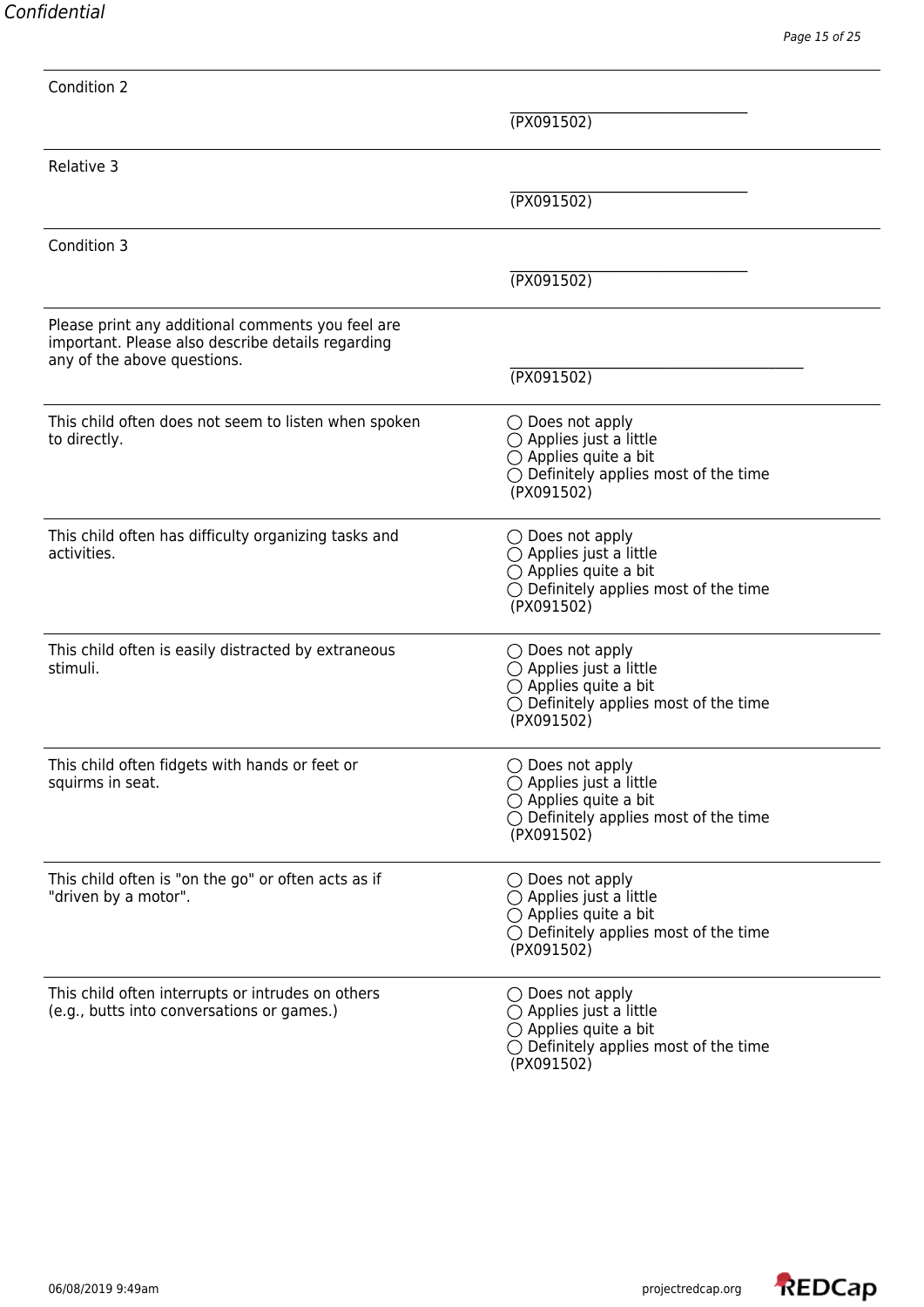| Pediatric migraine disability assessment (pedmidas)                                                                                                                                                                                                                                                                                              |                                                                                                                                                                                                                                                                                                                                                                                                                                    |  |
|--------------------------------------------------------------------------------------------------------------------------------------------------------------------------------------------------------------------------------------------------------------------------------------------------------------------------------------------------|------------------------------------------------------------------------------------------------------------------------------------------------------------------------------------------------------------------------------------------------------------------------------------------------------------------------------------------------------------------------------------------------------------------------------------|--|
| How many full school days of school were missed in<br>the last 3 months due to headaches?                                                                                                                                                                                                                                                        | (PX130502)                                                                                                                                                                                                                                                                                                                                                                                                                         |  |
| How many partial days of school were missed in the<br>last 3 months due to headaches (do not include full<br>days counted in the first question)?                                                                                                                                                                                                | (TX130502)                                                                                                                                                                                                                                                                                                                                                                                                                         |  |
| How many days in the last 3 months did you function<br>at less than half your ability in school because of<br>a headache (do not include days counted in the first<br>two questions)?                                                                                                                                                            | (TX130502)                                                                                                                                                                                                                                                                                                                                                                                                                         |  |
| How many days were you not able to do things at home<br>(i.e., chores, homework, etc.) due to a headache?                                                                                                                                                                                                                                        | (TX130502)                                                                                                                                                                                                                                                                                                                                                                                                                         |  |
| How many days did you not participate in other<br>activities due to headaches (i.e., play, go out,<br>sports, etc.)?                                                                                                                                                                                                                             | (PX130502)                                                                                                                                                                                                                                                                                                                                                                                                                         |  |
| How many days did you participate in these<br>activities, but functioned at less than half your<br>ability (do not include days counted in the 5th<br>question)?                                                                                                                                                                                 | (PX130502)                                                                                                                                                                                                                                                                                                                                                                                                                         |  |
| Headache Frequency                                                                                                                                                                                                                                                                                                                               |                                                                                                                                                                                                                                                                                                                                                                                                                                    |  |
|                                                                                                                                                                                                                                                                                                                                                  | (PX130502)                                                                                                                                                                                                                                                                                                                                                                                                                         |  |
| <b>Headache Severity</b>                                                                                                                                                                                                                                                                                                                         |                                                                                                                                                                                                                                                                                                                                                                                                                                    |  |
|                                                                                                                                                                                                                                                                                                                                                  | (PX130502)                                                                                                                                                                                                                                                                                                                                                                                                                         |  |
| <b>Pediatric NIH stroke scale (pednihss)</b>                                                                                                                                                                                                                                                                                                     |                                                                                                                                                                                                                                                                                                                                                                                                                                    |  |
| 1a. Level of Consciousness: the investigator must<br>choose a response, even if a full evaluation is<br>prevented by such obstacles as an endotracheal tube,<br>language barrier, orotracheal trauma/bandages. A 3<br>is scored only if the patient makes no movement<br>(other than reflexive posturing) in response to<br>noxious stimulation. | $\bigcirc$ 0 - Alert; keenly responsive.<br>$\bigcirc$ 1 - Not alert, but arousable by minor stimulation<br>to obey, answer, or respond.<br>$\bigcirc$ 2 - Not alert, requires repeated stimulation to<br>attend, or is obtunded and requires strong or<br>painful stimulation to make movements (not<br>stereotyped).<br>$\bigcirc$ 3 - Responds only with reflex motor or autonomic<br>effects or totally unresponsive, flaccid, |  |

areflexic. (PX0820802)

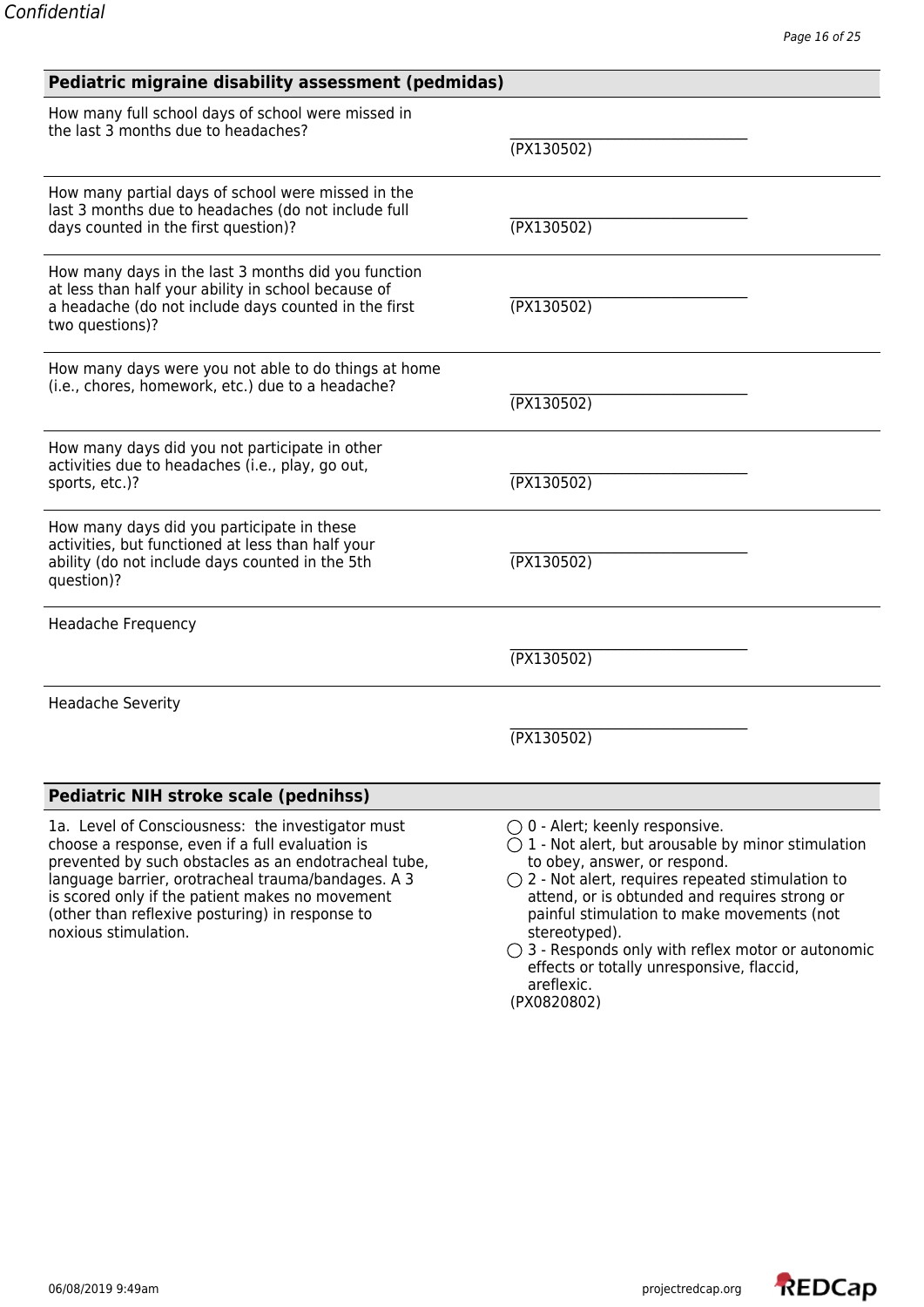1b. LOC Questions: The patient is asked the month  $\bigcirc$  0 - Answers both questions correctly. and his/her age. The answer must be correct - there  $\bigcirc$  1 - Answers one question correctly. is no partial credit for being close. Aphasic and  $\bigcirc$  2 - Answers neither question correctly. stuporous patients who do not comprehend the (PX0820802) questions will score 2. Patients unable to speak because of endotracheal intubation, orotracheal trauma, severe dysarthria from any cause, language barrier, or any other problem not secondary to aphasia are given a 1. It is important that only the initial answer be graded and that the examiner not "help" the patient with verbal or non-verbal cues. Modified for children age 2 years and up. A familiar Family Member must be present for this item: Ask the child 'how old are you' Or 'How many years old are you?' for question number one. Give credit if the child states the correct age.

1c. LOC Commands: The patient is asked to open and  $\bigcirc$  0 - Performs both tasks correctly close the eyes and then to grip and release the  $\bigcirc$  1 - Performs one task correctly non-paretic hand. For children one may substitute  $\bigcirc$  2 - Performs neither task correctly the command to grip the hand with the command 'show (PX0820802) me your nose' or 'touch your nose'. Substitute another one step command if the hands cannot be used. Credit is given if an unequivocal attempt is made but not completed due to weakness. If the patient does not respond to command, the task should be demonstrated to them (pantomime) and score the result (i.e., follows none, one or two commands). Patients with trauma, amputation, or other physical impediments should be given suitable one-step commands. Only the first attempt is scored.

2. Best Gaze: Only horizontal eye movements will be  $\bigcirc$  0 - Normal tested. Voluntary or reflexive (oculocephalic) eye  $\bigcirc$  1 - Partial gaze palsy. This score is given when movements will be scored but caloric testing is not gaze is abnormal in one or both eyes, but where done. If the patient has a conjugate deviation of forest proced deviation or total gaze paresis are not the eyes that can be overcome by voluntary or present. reflexive activity, the score will be 1. If a  $\bigcirc$  2 - Forced deviation, or total gaze paresis not patient has an isolated peripheral nerve paresis (CN overcome by the oculocephalic maneuver. III, IV or VI) score a 1. Gaze is testable in all (PX0820802) aphasic patients. Patients with ocular trauma, bandages, pre-existing blindness or other disorder of visual acuity or fields should be tested with reflexive movements and a choice made by the investigator. Establishing eye contact and then moving about the patient from side to side will occasionally clarify the presence of a partial gaze palsy.

- 
- 

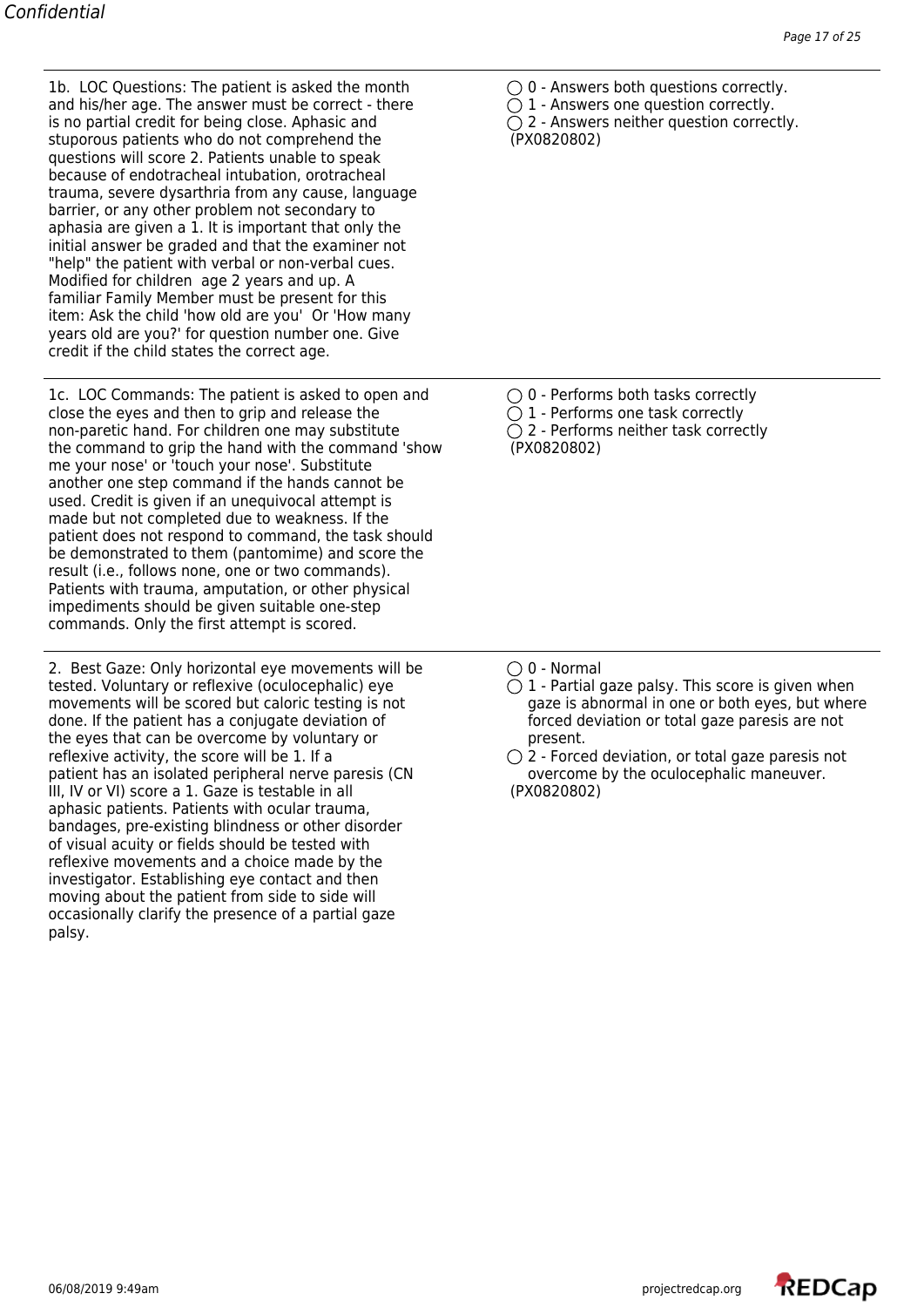3. Visual: Visual fields (upper and lower quadrants)  $\bigcirc$  0 - No visual loss are tested by confrontation, using finger counting  $\bigcirc$  1 - Partial hemianopia are tested by confrontation, using finger counting (for children > 6 years) or visual threat (for  $\bigcirc$  2 - Complete hemianopia<br>
children age 2 to 6 years) as appropriate. Patient  $\bigcirc$  3 - Bilateral hemianopia (blind including cortical children age 2 to 6 years) as appropriate. Patient must be encouraged, but if they look at the side of blindness) the moving fingers appropriately, this can be scored (PX0820802) as normal. If there is unilateral blindness or enucleation, visual fields in the remaining eye are scored. Score 1 only if a clear-cut asymmetry, including quadrantanopia is found. If patient is blind from any cause score 3. Double simultaneous stimulation is performed at this point. If there is extinction patient receives a 1 and the results are used to answer question 11.

4. Facial Palsy: Ask, or use pantomime to encourage  $\bigcirc$  Normal symmetrical movement the patient to show teeth or raise eyebrows and  $\bigcirc$  Minor paralysis (flattened nasolabial fold, close eyes. Score symmetry of grimace in response to asymmetry on smiling) noxious stimuli in the poorly responsive or  $\bigcirc$  Partial paralysis (total or near total paralysis non-comprehending patient. If facial and the same of lower face) trauma/bandages, orotracheal tube, tape or other  $\bigcirc$  Complete paralysis of one or both sides (absence physical barrier obscures the face, these should be of facial movement in the upper and lower face) removed to the extent possible. (PX0820802)

5a. Motor Arm and Leg: LEFT ARM - The limb is placed  $\bigcirc$  0 - No drift, limb holds 90 (or 45) degrees for in the appropriate position: extend the arms (palms full 10 seconds. down) 90 degrees (if sitting) or 45 degrees (if  $\bigcirc$  1 - Drift, Limb holds 90 (or 45) degrees, but supine) and the leg 30 degrees (always tested drifts down before full 10 seconds; does not hit supine). Drift is scored if the arm falls before 10 bed or other support. seconds or the leg before 5 seconds. For children  $\bigcirc$  2 - Some effort against gravity, limb cannot get too immature to follow precise directions or to or maintain (if cued) 90 (or 45) degrees, uncooperative for any reason, power in each limb drifts down to bed, but has some effort against should be graded by observation of spontaneous or gravity. elicited movement according to the same grading  $\bigcirc$  3 - No effort against gravity, limb falls. scheme, excluding the time limits. The aphasic  $\bigcirc$  4 - No movement patient is encouraged using urgency in the voice and  $O9$  - Amputation, joint fusion explain below:<br>pantomime but not noxious stimulation. Each limb is  $(PX0820802)$ pantomime but not noxious stimulation. Each limb is tested in turn, beginning with the non-paretic arm. Only in the case of amputation or joint fusion at the shoulder or hip, or immobilization by an IV board, may the score be 9 and the examiner must clearly write the explanation for scoring as a 9. Score each limb separately.

5b. Motor Arm and Leg: LEFT ARM - Only in the case of amputation or joint fusion at the shoulder or  $\overline{P}$  and  $\overline{P}$  (PX0820802) hip, or immobilization by an IV board, may the score be "9" and the examiner must clearly write the explanation for scoring as a "9". Score each limb separately. Explain:

- 
- 
- 
- 

- 
- 
- 
- 
- 
- 
- 
- 
- 
- 

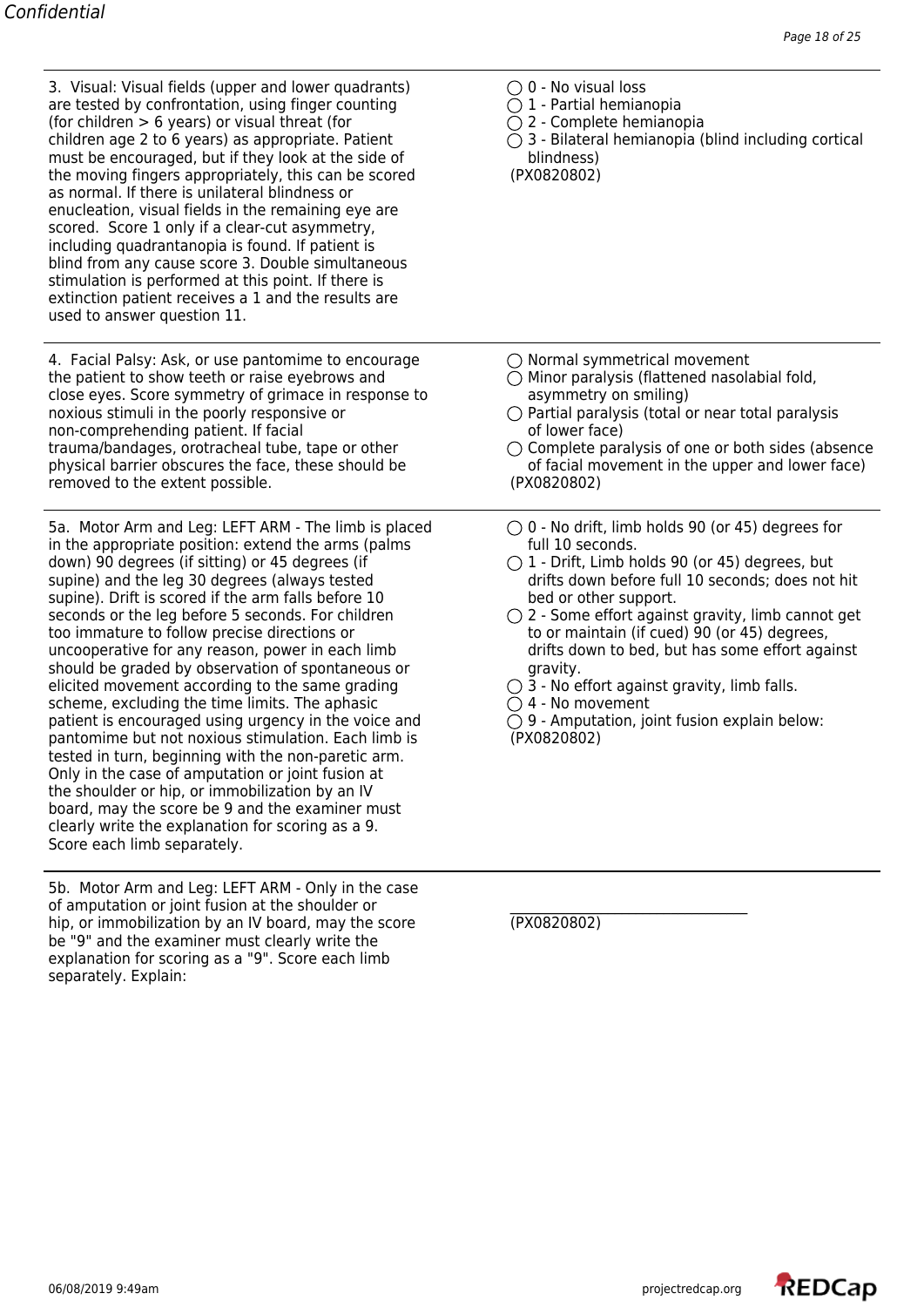placed in the appropriate position: extend the arms full 10 seconds. (if supine) and the leg 30 degrees (always tested supine). Drift is scored if the arm falls before 10 bed or other support. too immature to follow precise directions or to or maintain (if cued) 90 (or 45) degrees, should be graded by observation of spontaneous or gravity. elicited movement according to the same grading  $\bigcirc$  3 - No effort against gravity, limb falls. scheme, excluding the time limits. The aphasic  $\bigcirc$  4 - No movement patient is encouraged using urgency in the voice and  $\bigcirc$  9 - Amputation, joint fusion explain below: pantomime but not noxious stimulation. Each limb is (PX0820802) tested in turn, beginning with the non-paretic arm. Only in the case of amputation or joint fusion at the shoulder or hip, or immobilization by an IV board, may the score be 9 and the examiner must clearly write the explanation for scoring as a 9. Score each limb separately.

5d. Motor Arm and Leg: RIGHT ARM - Only in the case of amputation or joint fusion at the shoulder or hip, or immobilization by an IV board, may the score (PX0820802) be 9 and the examiner must clearly write the explanation for scoring as a 9. Score each limb separately. Explain:

6a. Motor Arm and Leg: LEFT LEG - The limb is placed  $\bigcirc$  0 - No drift, leg holds 30 degrees position for in the appropriate position: extend the arms (palms full 5 seconds. down) 90 degrees (if sitting) or 45 degrees (if  $\bigcirc$  1 - Drift, leg falls by the end of the 5 second supine) and the leg 30 degrees (always tested period but does not hit bed. supine). Drift is scored if the arm falls before 10  $\bigcirc$  2 - Some effort against gravity; leg falls to bed seconds or the leg before 5 seconds. For children by 5 seconds, but has some effort against gravity. too immature to follow precise directions or  $\bigcirc$  3 - No effort against gravity, leg falls to bed uncooperative for any reason, power in each limb immediately. should be graded by observation of spontaneous or  $\bigcirc$  4 - No movement<br>elicited movement according to the same grading  $\bigcirc$  9 - Amputation, joint fusion explain below: elicited movement according to the same grading scheme, excluding the time limits. The aphasic (PX0820802) patient is encouraged using urgency in the voice and pantomime but not noxious stimulation. Each limb is tested in turn, beginning with the non-paretic arm. Only in the case of amputation or joint fusion at the shoulder or hip, or immobilization by an IV board, may the score be 9 and the examiner must clearly write the explanation for scoring as a 9. Score each limb separately.

6b. Motor Arm and Leg: LEFT LEG - Only in the case of amputation or joint fusion at the shoulder or hip, or immobilization by an IV board, may the score (PX0820802) be 9 and the examiner must clearly write the explanation for scoring as a 9. Score each limb separately. Explain:

- 5c. Motor Arm and Leg: RIGHT ARM The limb is  $\bigcirc$  0 No drift, limb holds 90 (or 45) degrees for
- (palms down) 90 degrees (if sitting) or 45 degrees  $\bigcirc$  1 Drift, Limb holds 90 (or 45) degrees, but (if supine) and the leg 30 degrees (always tested drifts down before full 10 seconds; does not hit
- seconds or the leg before 5 seconds. For children  $\bigcirc$  2 Some effort against gravity, limb cannot get uncooperative for any reason, power in each limb drifts down to bed, but has some effort against
	-
	-
	-

- 
- 
- 
- 
- 
- 

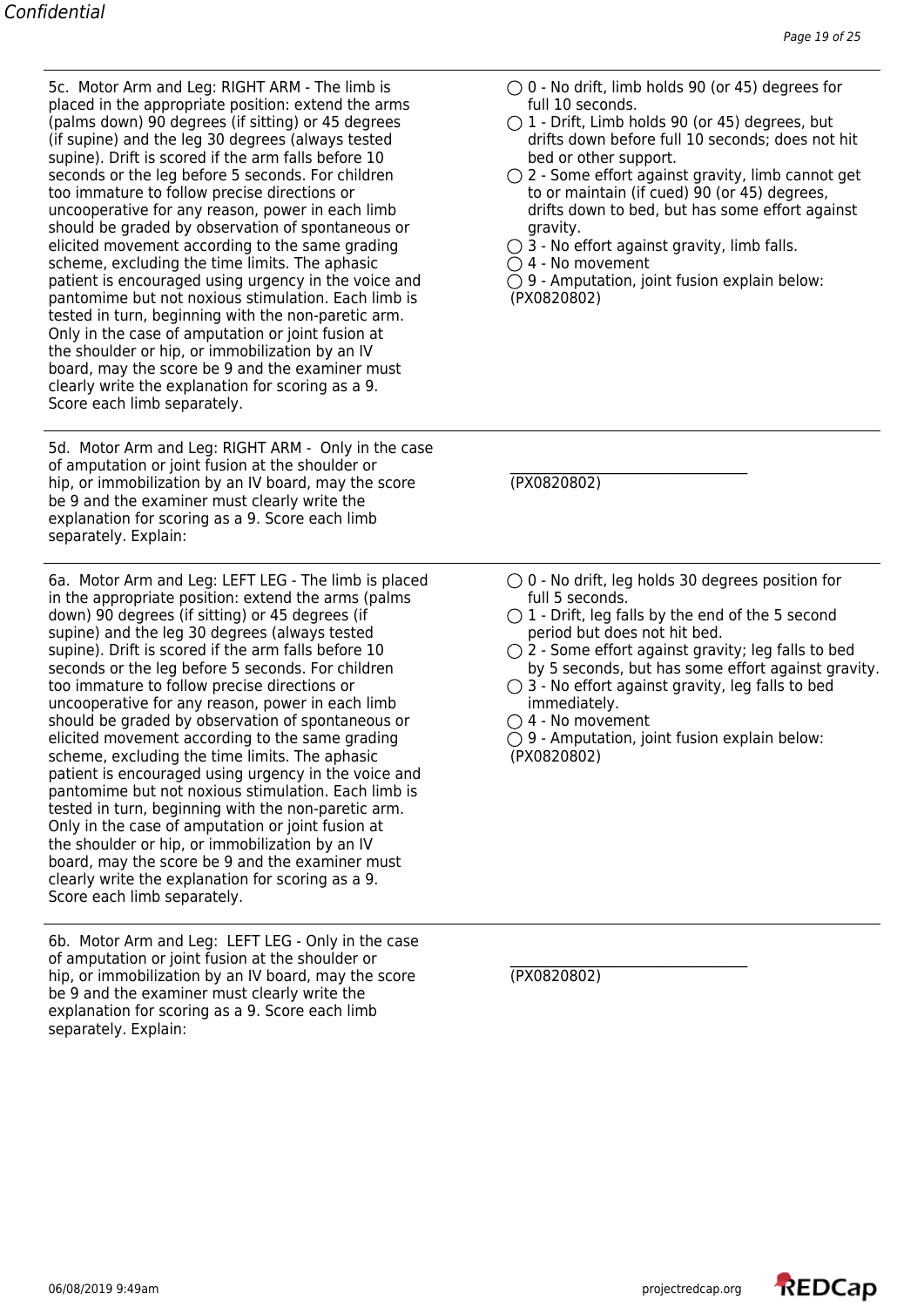6c. Motor Arm and Leg: RIGHT LEG - The limb is  $\bigcirc$  0 - No drift, leg holds 30 degrees position for placed in the appropriate position: extend the arms full 5 seconds. (palms down) 90 degrees (if sitting) or 45 degrees  $\bigcirc$  1 - Drift, leg falls by the end of the 5 second (if supine) and the leg 30 degrees (always tested period but does not hit bed. (if supine) and the leg 30 degrees (always tested supine). Drift is scored if the arm falls before  $10 \qquad \qquad Q$  - Some effort against gravity; leg falls to bed seconds or the leg before 5 seconds. For children by 5 seconds, but has some effort against gravity. too immature to follow precise directions or  $\bigcirc$  3 - No effort against gravity, leg falls to bed uncooperative for any reason, power in each limb immediately. should be graded by observation of spontaneous or  $\bigcirc$  4 - No movement elicited movement according to the same grading  $\bigcirc$  9 - Amputation, joint fusion explain below: scheme, excluding the time limits. The aphasic (PX0820802) patient is encouraged using urgency in the voice and pantomime but not noxious stimulation. Each limb is tested in turn, beginning with the non-paretic arm. Only in the case of amputation or joint fusion at the shoulder or hip, or immobilization by an IV board, may the score be 9 and the examiner must clearly write the explanation for scoring as a 9. Score each limb separately.

6d. Motor Arm and Leg: RIGHT LEG - Only in the case of amputation or joint fusion at the shoulder or hip, or immobilization by an IV board, may the score (PX0820802) be 9 and the examiner must clearly write the explanation for scoring as a 9. Score each limb separately. Explain:

7. Limb Ataxia: This item is aimed at finding  $\bigcirc$  0 - Absent evidence of a unilateral cerebellar lesion. Test  $\bigcirc$  1 - Present in one limb with eyes open. In case of visual defect, insure  $\bigcirc$  2 - Present in two limbs testing is done in intact visual field. The (PX0820802) finger-nose-finger and heel-shin tests are performed on both sides, and ataxia is scored only if present out of proportion to weakness. In children, substitute this task with reaching for a toy for the upper extremity, and kicking a toy or the examiner?s hand, in children too young (< 5 years) or otherwise uncooperative for the standard exam item. Ataxia is absent in the patient who cannot understand or is paralyzed. Only in the case of amputation or joint fusion may the item be scored 9 and the examiner must clearly write the explanation for not scoring. In case of blindness test by touching nose from extended arm position.

8. Sensory: Sensation or grimace to pin prick when  $\bigcirc$  1 - Normal; no sensory loss. tested, or withdrawal from noxious stimulus in the  $\bigcirc$  2 - Mild to moderate sensory loss; patient feels obtunded or aphasic patient. For children too young pinprick is less sharp or is dull on the affected or otherwise uncooperative for reporting gradations side; or there is a loss of superficial pain with of sensory loss, observe for any behavioral response pinprick but patient is aware he/she is being to pin prick, and score it according to the same touched. scoring scheme as a 'normal' response, 'mildly  $\bigcirc$  3 - Severe to total sensory loss; patient is not diminished' or 'severely diminished' response. Only aware of being touched in the face, arm, and leg. sensory loss attributed to stroke is scored as (PX0820802) abnormal and the examiner should test as many body areas [arms (not hands), legs, trunk, face] as needed to accurately check for hemisensory loss. A score of 2, severe or total should only be given when a severe or total loss of sensation can be clearly demonstrated. Stuporous and aphasic patients will therefore probably score 1 or 0.

- 
- 
- 
- 
- 

- 
- 

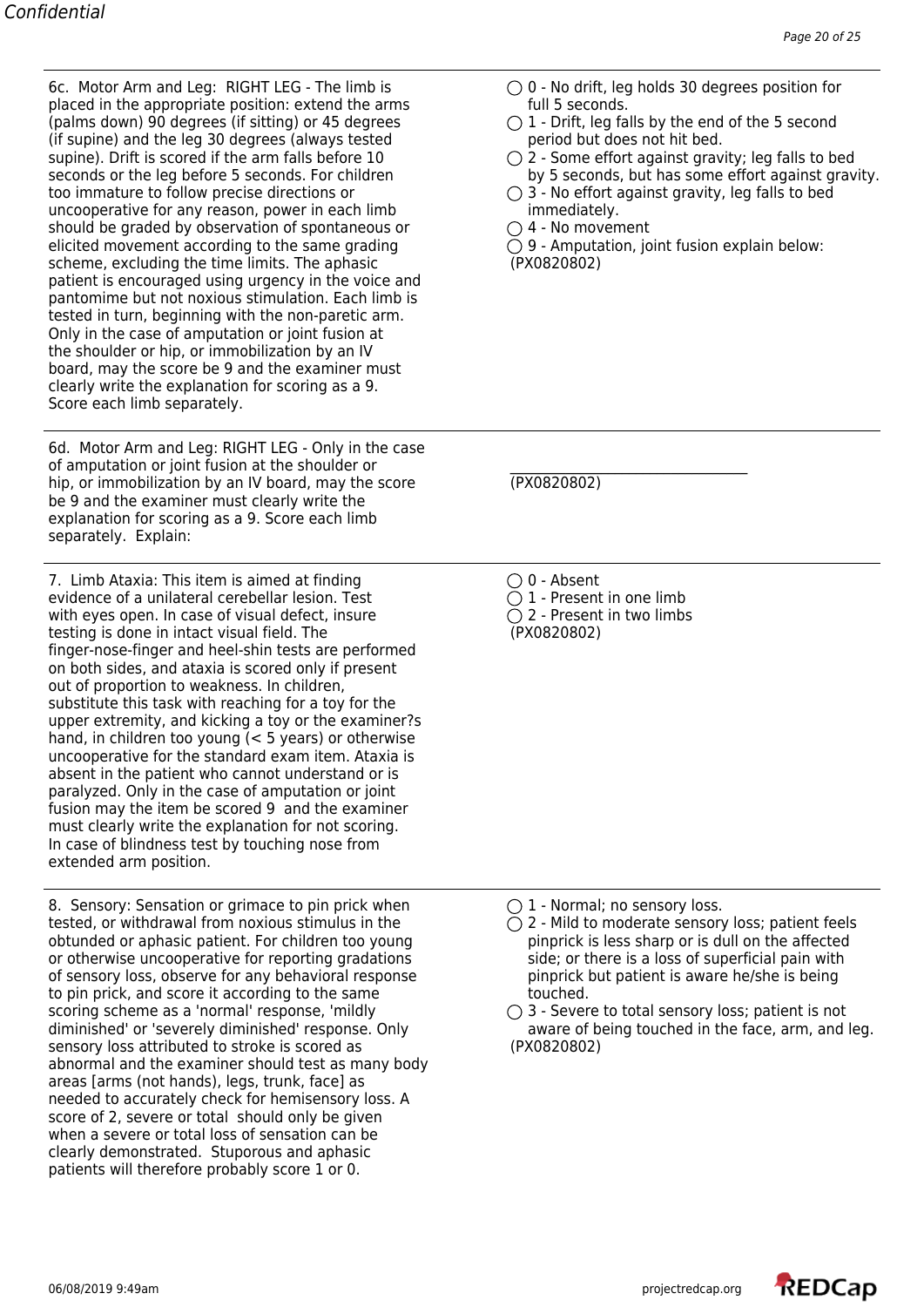9. Best Language: A great deal of information about  $\bigcirc$  0 - No aphasia, normal comprehension will be obtained during the preceding  $\bigcirc$  1 - Mild to moderate aphasia; some obvious loss of sections of the examination. For children age 6 fluency or facility of comprehension, without years and up with normal language development before significant limitation on ideas expressed or form onset of stroke: The patient is asked to describe on the orientation of speech and/or the items on the attached naming sheet, to repeat provided material difficult or impossible. For words from the attached list, and to read from the example in conversation about provided materials attached list of sentences (Table S1; Fig S1, S2, examiner can identify picture or naming card from S3). Comprehension is judged from responses here as patient's response. well as to all of the commands in the preceding  $\bigcirc$  2 - Severe aphasia; all communication is through general neurological exam. If visual loss interferes fragmentary expression; great need for inference, with the tests, ask the patient to identify objects questioning, and guessing by the listener. Range placed in the hand, repeat, and produce speech. The disterer of information that can be exchanged is limited; placed in the hand, repeat, and produce speech. The intubated patient should be asked to write. The patient in coma (question 1a=3) will arbitrarily example of cannot identify materials provided from patient score 3 on this item. The examiner must choose a response. score in the patient with stupor or limited  $\bigcirc$  3 - Mute, global aphasia; no usable speech or cooperation but a score of 3 should be used only if auditory comprehension. the patient is mute and follows no one step (PX0820802) commands. For children age 2 yrs to 6 yrs (or older children with premorbid language skills < 6 yr level), score this item based on observations of language comprehension and speech during the examination. The patient with brain stem stroke who has bilateral loss of sensation is scored 2. If the patient does not respond and is quadriplegic score 2. Patients in coma (item 1a=3) are arbitrarily given a 2 on this item.

- 
- what is happening in the attached picture, to name example of comprehension, however, makes conversation about
	- listener carries burden of communication. Examiner

Fluency and word finding:

The picture (IMAGE 1) is presented and the child is asked to describe what he/she sees.

IMAGE - image\_1\_820802

Language testing items for PedNIHSS: Repetition: Each of 4 word-repetition tasks is presented: a. Stop b. Stop and go c. If it rains we play inside d. The President lives in Washington Reading: Each of 3 items is presented for the child to read in IMAGE 3. Adjust expectations according to child's age/school level Naming:

Pictures are presented and of a clock, pencil, skateboard, shirt, baseball, bicycle (IMAGE 2).

IMAGE - image\_2\_820802

IMAGE - image\_3\_820802

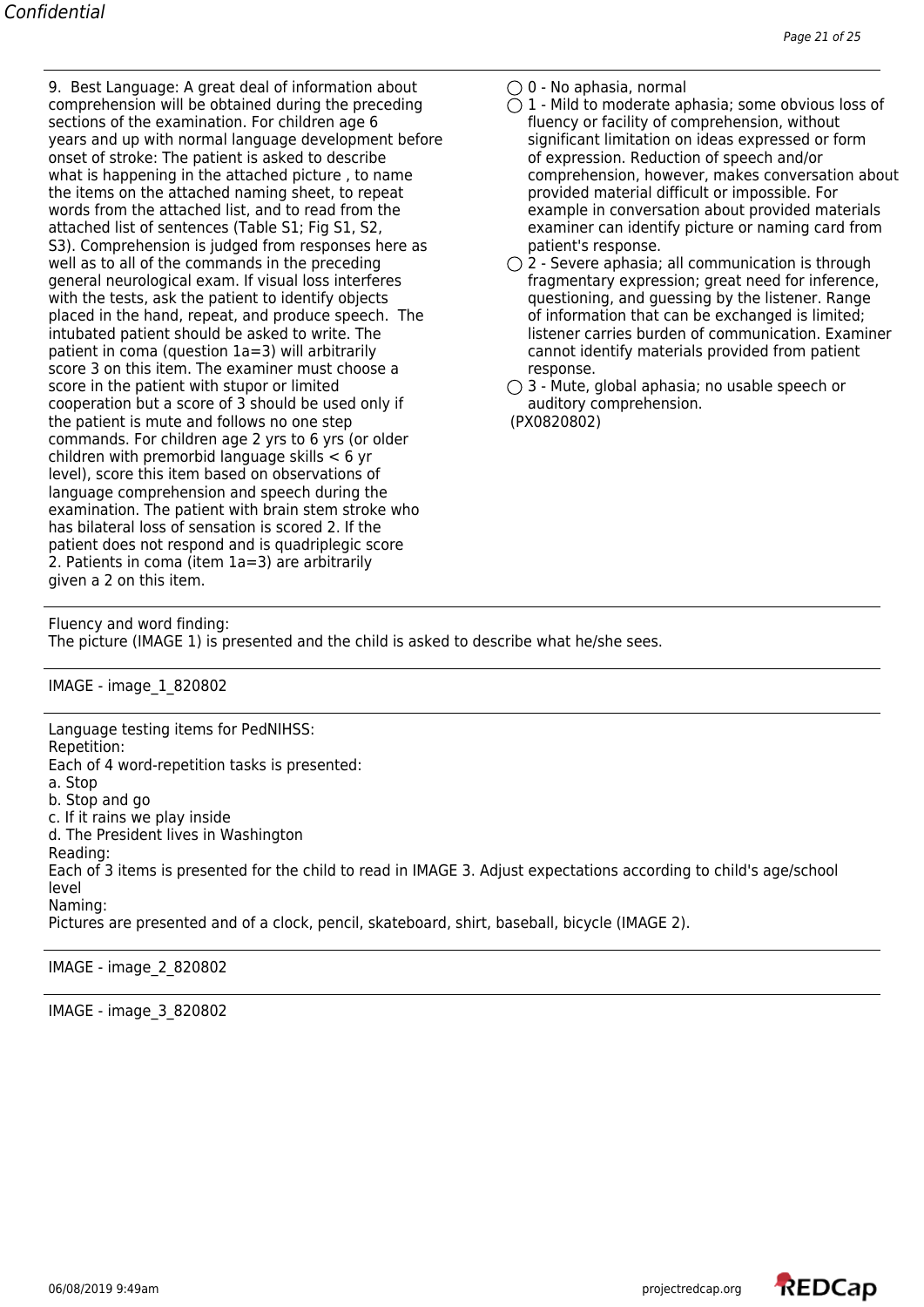| 10. Dysarthria: If patient is thought to be normal an<br>adequate sample of speech must be obtained by asking<br>patient to read or repeat words from the attached<br>list. If the patient has severe aphasia, the clarity<br>of articulation of spontaneous speech can be rated.<br>Only if the patient is intubated or has other<br>physical barrier to producing speech, may the item<br>be scored '9' and the examiner must clearly write an<br>explanation for not scoring. Do not tell the patient<br>why he/she is being tested.                                                                 | $\bigcirc$ 0 - Normal<br>$\bigcirc$ 1 - Mild to moderate; patient slurs at least some<br>words and, at worst, can be understood with some<br>difficulty.<br>$\bigcirc$ 2 - Severe; patient's speech is so slurred as to<br>be unintelligible in the absence of or out of<br>proportion to any dysphasia, or is mute/anarthric.<br>$\bigcirc$ 9 - Intubated or other physical barrier, explain<br>below:<br>(PX0820802)                                   |
|---------------------------------------------------------------------------------------------------------------------------------------------------------------------------------------------------------------------------------------------------------------------------------------------------------------------------------------------------------------------------------------------------------------------------------------------------------------------------------------------------------------------------------------------------------------------------------------------------------|----------------------------------------------------------------------------------------------------------------------------------------------------------------------------------------------------------------------------------------------------------------------------------------------------------------------------------------------------------------------------------------------------------------------------------------------------------|
| 10a. Dysarthria: Only if the patient is intubated or<br>has other physical barrier to producing speech, may<br>the item be scored '9' and the examiner must clearly<br>write an explanation for not scoring. Do not tell<br>the patient why he/she is being tested.                                                                                                                                                                                                                                                                                                                                     | (TX0820802)                                                                                                                                                                                                                                                                                                                                                                                                                                              |
| 11. Extinction and Inattention (formerly Neglect):<br>Sufficient information to identify neglect may be<br>obtained during the prior testing. If the patient<br>has a severe visual loss preventing visual double<br>simultaneous stimulation, and the cutaneous stimuli<br>are normal, the score is normal. If the patient has<br>aphasia but does appear to attend to both sides, the<br>score is normal. The presence of visual spatial<br>neglect or anosagnosia may also be taken as evidence<br>of abnormality. Since the abnormality is scored only<br>if present, the item is never untestable. | $\bigcirc$ 0 - No abnormality.<br>$\bigcirc$ 1 - Visual, tactile, auditory, spatial, or<br>personal inattention or extinction to bilateral<br>simultaneous stimulation in one of the sensory<br>modalities.<br>$\bigcirc$ 2 - Profound hemi-inattention or hemi-inattention<br>to more than one modality. Does not recognize own<br>hand or orients to only one side of space.<br>(PX0820802)                                                            |
| <b>Migraine</b>                                                                                                                                                                                                                                                                                                                                                                                                                                                                                                                                                                                         |                                                                                                                                                                                                                                                                                                                                                                                                                                                          |
| 1. Over the past year, have you suffered from severe<br>headaches?                                                                                                                                                                                                                                                                                                                                                                                                                                                                                                                                      | $\bigcirc$ Yes<br>$\bigcirc$ No<br>(PX0130501)                                                                                                                                                                                                                                                                                                                                                                                                           |
| 2. Age                                                                                                                                                                                                                                                                                                                                                                                                                                                                                                                                                                                                  |                                                                                                                                                                                                                                                                                                                                                                                                                                                          |
|                                                                                                                                                                                                                                                                                                                                                                                                                                                                                                                                                                                                         | (year     PX0130501)                                                                                                                                                                                                                                                                                                                                                                                                                                     |
| 4. When you have a severe headache, do you experience<br>any of the following? (check all that apply)                                                                                                                                                                                                                                                                                                                                                                                                                                                                                                   | Nausea<br>Vomiting<br>One side of head only<br>Pulsating/throbbing headaches<br>Pain-free intervals of days or weeks between<br>severe headache attacks<br>Sensitivity to light<br>$\Box$ Sensitivity to noise<br>$\Box$ Blurring of vision<br>Seeing shimmering lights, circles, other shapes,<br>or colors before the eyes, before the headache<br>starts<br>□ Numbness of lips, tongue, fingers, or legs before<br>the headache starts<br>(PX0130501) |

4a. About how often do your severe headaches occur? (Write In Number Of Headache Days You Have Per Week, \_\_\_\_\_\_\_\_\_\_\_\_\_\_\_\_\_\_\_\_\_\_\_\_\_\_\_ Month or Year - please specify which in answer) (week, month, year| | PX0130501)

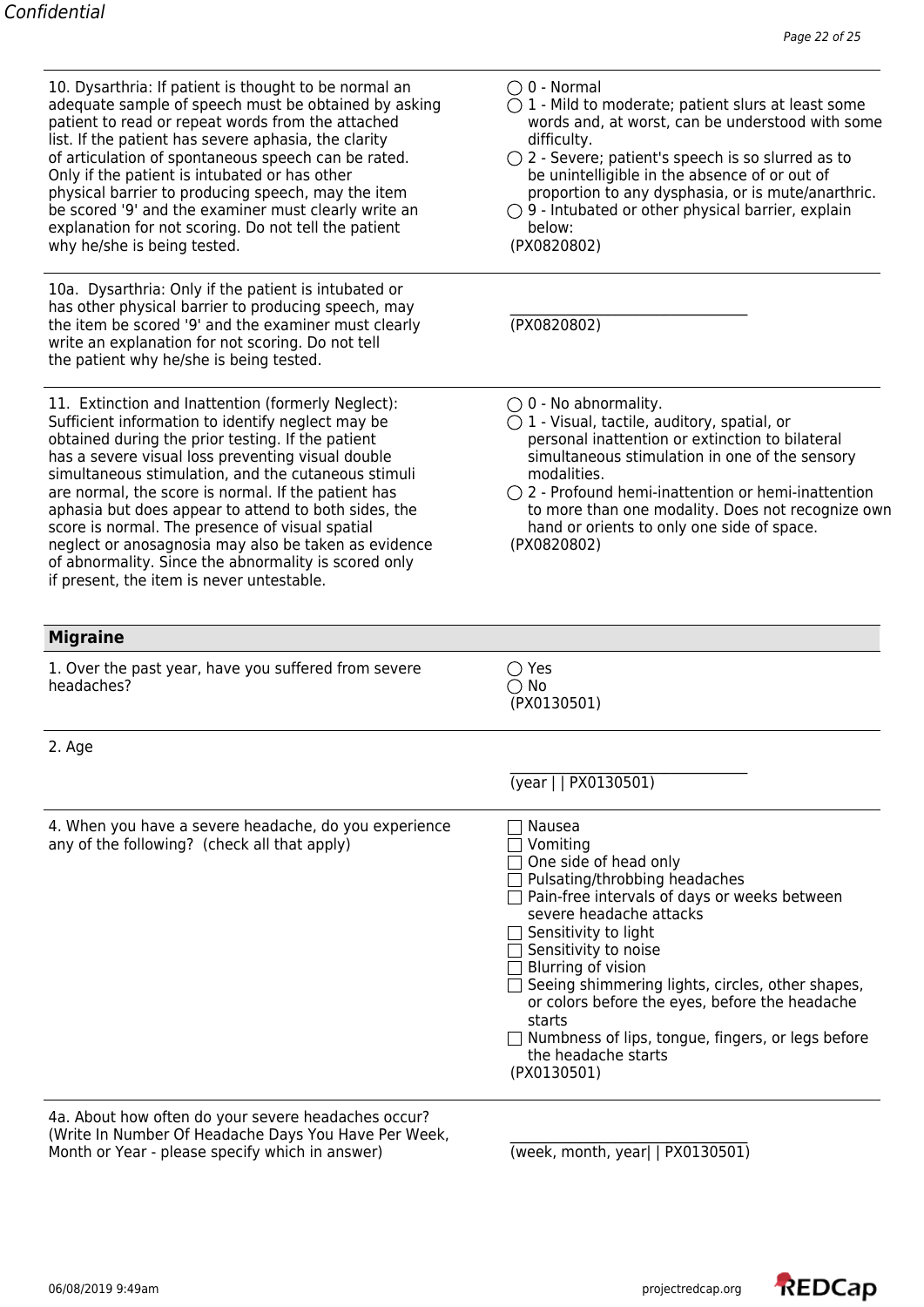| 5. Which statement best describes the pain of your<br>severe headaches? (Check ONE)                                                                                                         | $\bigcirc$ Extremely severe pain<br>$\bigcirc$ Severe pain<br>$\bigcirc$ Moderately severe pain<br>$\bigcirc$ Mild pain<br>(PX0130501)                                                                                 |
|---------------------------------------------------------------------------------------------------------------------------------------------------------------------------------------------|------------------------------------------------------------------------------------------------------------------------------------------------------------------------------------------------------------------------|
| 6. Which best describes how you are usually affected<br>by severe headaches? (Check ONE)                                                                                                    | $\bigcirc$ Able to work/function normally<br>$\bigcirc$ Working ability or activity impaired to some degree<br>$\bigcirc$ Working ability or activity severely impaired<br>$\bigcirc$ Bed rest required<br>(PX0130501) |
| 7. Each time you have a severe headache, how long are<br>you unable to work or undertake normal activities?<br>(Check ONE)                                                                  | $\bigcirc$ 0 days (no activity restriction)<br>$\bigcirc$ Less than 1 day<br>$\bigcirc$ 1-2 days<br>$\bigcirc$ 3-5 days<br>$\bigcirc$ 6 or more days<br>(PX0130501)                                                    |
| 8. On how many days in the last 3 months did you have<br>a headache (if headache lasted more than 1 day,<br>count each day)?                                                                | (day    PX0130501)                                                                                                                                                                                                     |
| 9a. Because of your headaches on how many days in the<br>last 3 months? did you miss work or school                                                                                         | (day     PX0130501)                                                                                                                                                                                                    |
| 9b. Because of your headaches on how many days in the<br>last 3 months? was your productivity at<br>work/school reduced by half or more (not including<br>days missed in qu. 9a above)      | (day     PX0130501)                                                                                                                                                                                                    |
| 9c. Because of your headaches on how many days in the<br>last 3 months? did you not do household work                                                                                       | (day     PX0130501)                                                                                                                                                                                                    |
| 9d. Because of your headaches on how many days in the<br>last 3 months? was your productivity in<br>house-hold work reduced by half or more (not<br>including days counted in qu. 9c above) | $\frac{1}{2}$ (day $\frac{1}{2}$ PX0130501)                                                                                                                                                                            |
| 9e. Because of your headaches on how many days in the<br>last 3 months? did you miss family, social, or<br>leisure activities                                                               | (day     PX0130501)                                                                                                                                                                                                    |
| 10. At what age did you BEGIN having severe<br>headaches?                                                                                                                                   | (year     PX0130501)                                                                                                                                                                                                   |
| 11. Have you ever gone to the hospital emergency room<br>or to an urgent care clinic because of your severe<br>headaches?                                                                   | $\bigcirc$ Yes<br>$\bigcirc$ No<br>(PX0130501)                                                                                                                                                                         |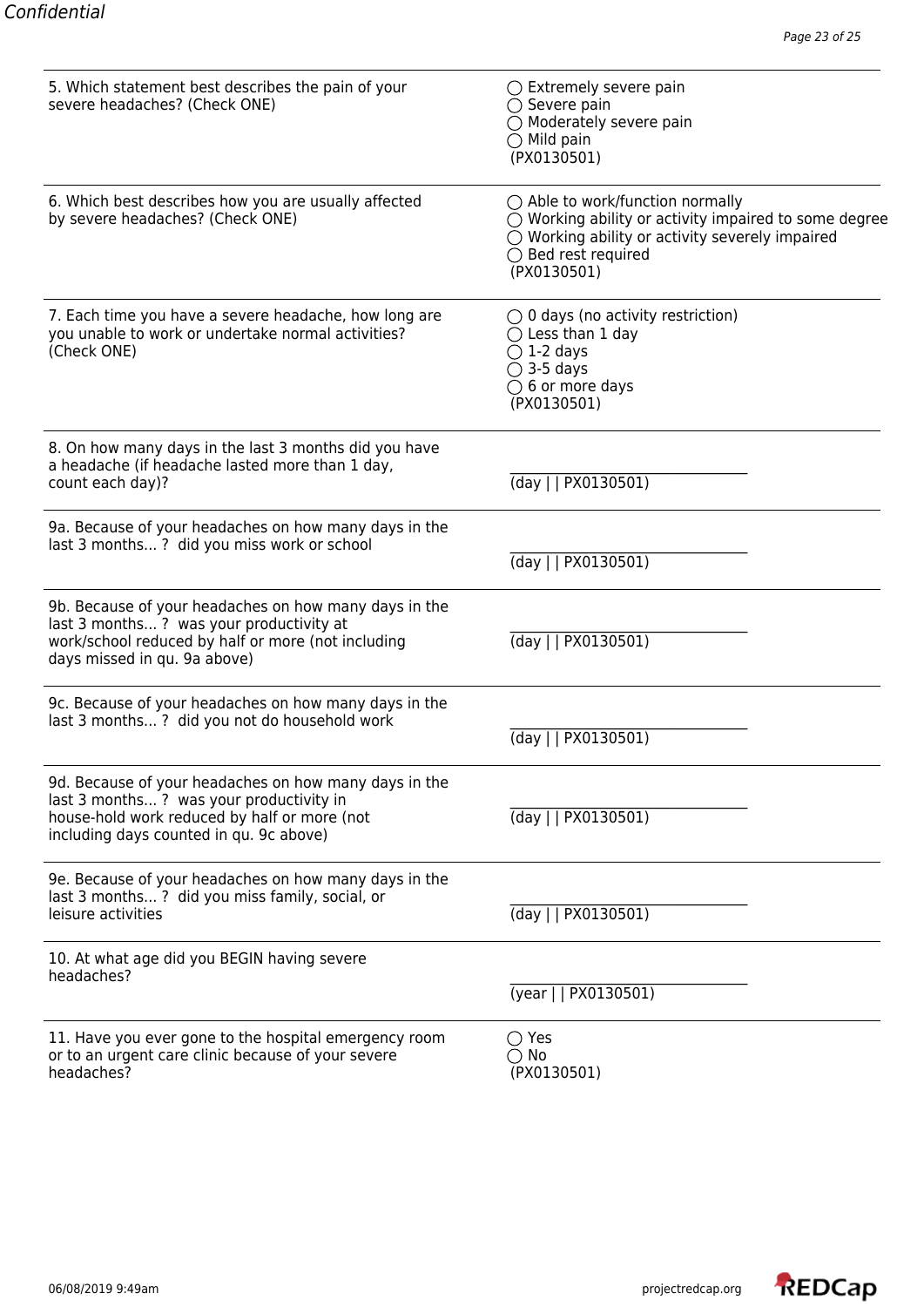| 12. Which best describes the way you usually treat<br>severe headaches? (Check ONE)                                                                                                              | $\bigcirc$ Take non-prescription medications<br>$\bigcirc$ Take prescription medications<br>$\bigcirc$ Take both prescription and non-prescription<br>medications<br>$\bigcirc$ Take no medications<br>(PX0130501)                                                                                                                                                    |
|--------------------------------------------------------------------------------------------------------------------------------------------------------------------------------------------------|-----------------------------------------------------------------------------------------------------------------------------------------------------------------------------------------------------------------------------------------------------------------------------------------------------------------------------------------------------------------------|
| 13. Have you ever taken prescription medication for<br>headache on a DAILY basis, whether or not you have a<br>headache, to help prevent a severe headache from<br>happening in the first place? | $\bigcirc$ Yes<br>$\bigcirc$ No<br>(PX0130501)                                                                                                                                                                                                                                                                                                                        |
| 14. Are you currently taking any other medication on<br>a DAILY basis? (Check all that apply)                                                                                                    | $\Box$ Water pill or prescription diuretic for high blood<br>pressure<br>Prescription medicine (other than water pill) for<br>high blood pressure<br>Prescription medicine for seizures, epilepsy, or<br>fits<br>Prescription medicine for diabetes<br>$\Box$ Prescription medicine for cholesterol<br>Prescription medicine for depression or anxiety<br>(PX0130501) |
| 15. When did you last take prescription medication<br>for headache on a DAILY basis to help prevent a<br>severe headache from happening in the first place?<br>(Check ONE)                       | $\bigcirc$ Currently taking<br>$\bigcirc$ Last took within the past 3 months<br>$\bigcirc$ Last took 3 to 12 months ago<br>$\bigcirc$ Last took more than 12 months ago<br>$\bigcirc$ Never took<br>(PX0130501)                                                                                                                                                       |
| 16. Do you consider your severe headaches to be<br>migraines?                                                                                                                                    | $\bigcirc$ Yes<br>$\bigcirc$ No<br>(PX0130501)                                                                                                                                                                                                                                                                                                                        |
| 17. Have you ever been diagnosed by a physician or<br>other health professional as suffering from<br>(Check all that apply)                                                                      | Tension headaches<br>Sinus headaches<br>Cluster headaches<br>Stress headaches<br>Sick headaches<br>Migraine headaches<br>(PX0130501)                                                                                                                                                                                                                                  |
| 18. If diagnosed with migraines, at what age were you<br>FIRST DIAGNOSED with migraines?                                                                                                         | (year     PX0130501)                                                                                                                                                                                                                                                                                                                                                  |
| 19a. Height - in feet?                                                                                                                                                                           |                                                                                                                                                                                                                                                                                                                                                                       |
|                                                                                                                                                                                                  | (foot     PX0130501)                                                                                                                                                                                                                                                                                                                                                  |
| 19b. Height - in inches?                                                                                                                                                                         |                                                                                                                                                                                                                                                                                                                                                                       |
|                                                                                                                                                                                                  | (inch    P X0130501)                                                                                                                                                                                                                                                                                                                                                  |